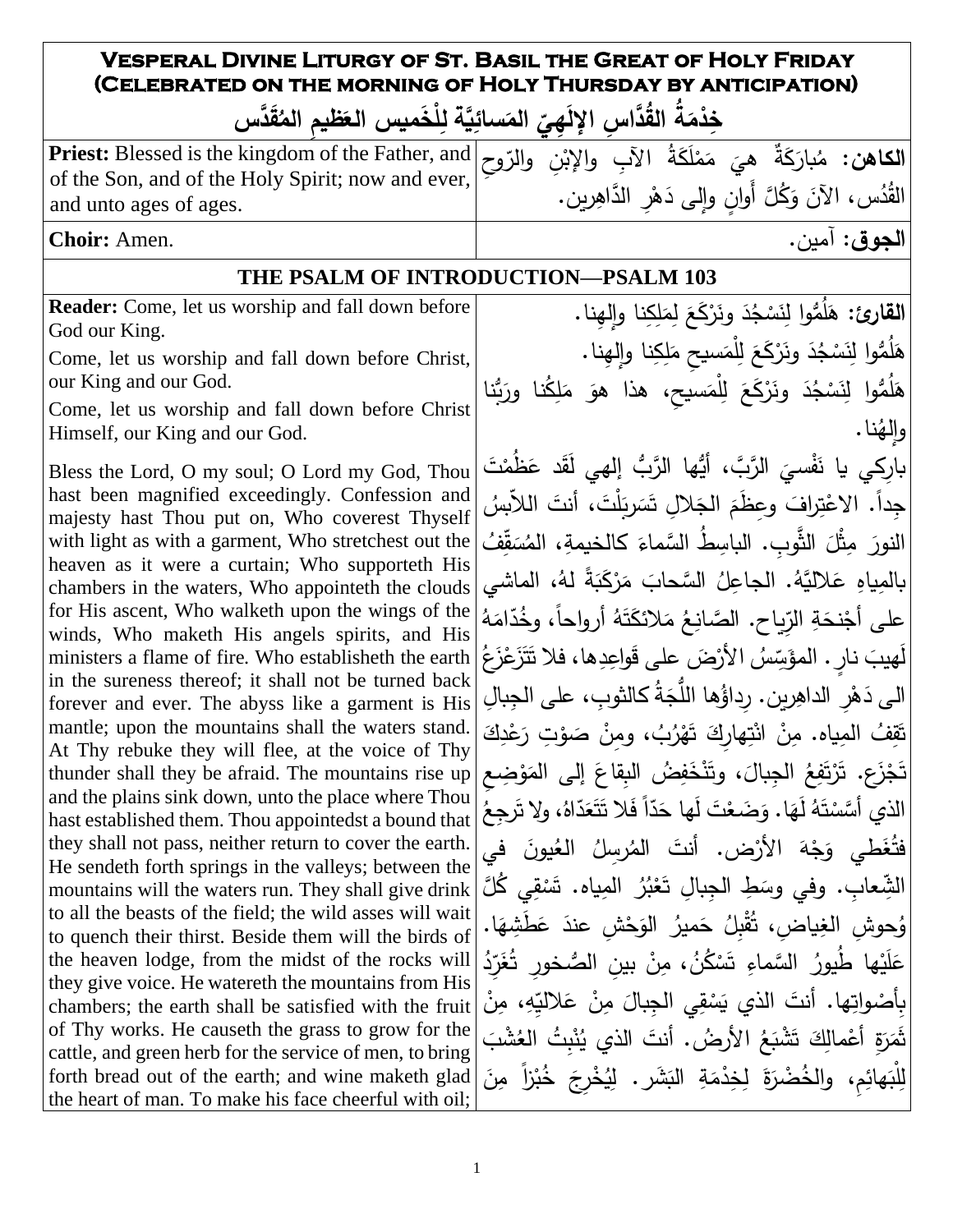and bread strengtheneth man's heart. The trees of the plain shall be satisfied, the cedars of Lebanon, which Thou hast planted. There will the sparrows make their nests; the house of the heron is chief among them. The high mountains are a refuge for the harts, and so is the rock for the hares. He hath made the moon for seasons; the sun knoweth his going down. Thou appointedst the darkness, and there was the night, wherein all the beasts of the forest will go abroad; young lions roaring after their prey, and seeking their food from God. The sun ariseth, and they are gathered together, and they lay them down in their dens. Man shall go forth unto his work, and to his labor until the evening. How magnified are Thy works, O Lord! In wisdom hast Thou made them all. The earth is filled with Thy creation. So is this great and spacious sea, wherein are things creeping innumerable, small living creatures with the great. There go the ships; there this leviathan, whom Thou hast made to play therein. All things wait on Thee, to give them their food in due season; when Thou givest it them, they will gather it. When Thou openest Thy hand, all things shall be filled with goodness; when Thou turnest away Thy face, they shall be troubled. Thou wilt take their spirit, and they shall cease; and unto their dust shall they return. Thou wilt send forth Thy Spirit, and they shall be created; and Thou shalt renew the face of the earth. Let the glory of the Lord be unto the ages; the Lord will rejoice in His works. Who looketh on the earth and maketh it tremble, Who toucheth the mountains and they smoke. I will sing unto the Lord throughout my life, I will chant to my God for as long as I have my being. May my words be sweet unto Him; I will rejoice in the Lord. O that sinners would cease from the earth, and they that work iniquity, that they should be no more. Bless the Lord, O my soul. The sun knoweth his going down. Thou appointedst the darkness, and there was the night. How magnified are Thy works, O Lord! In wisdom hast Thou made them all.

*Glory to the Father, and to the Son, and to the Holy Spirit; both now and ever, and unto ages of ages. Amen.*

Alleluia, Alleluia, Alleluia. Glory to Thee, O God.

الأَرْضِ، والخَمْرُ ۖ ثُفَرِّحُ قَلْبَ الإِنسانِ. ليَبْتَهِجَ الوَجْهُ **ٔ** َ  $\ddot{\cdot}$ <u>َ</u> ْ .<br>با **:** ا<br>، .<br>ب دِّدُ قَلْبَ الإِنْسانِ. تُرْوَى أشْجارُ .<br>م **∶** بالزَيتِ، والخُبْزُ يُشَدِّ الغابِ، وأرْزُ لبنانَ الذي نَصَبْتَهُ. هُناكَ تُعَشِّشُ **ء** َ ْ َ .<br>-العَصـافيرُ ، ومَساكِنُ الهيرودي تَتَقَدَّمُها. الجِبالُ العالِيَةُ<br>- $\ddot{ }$ .<br>م <u>بَ</u>ّ <u>َ</u> لِلأَيلَةِ، والصُّخورُ مَلْجأٌ للأرانب. صنَعَ القمَرَ للأوقاتِ، َ ا<br>ا َ ا<br>ا والشَّمْسُ عَرَفَتْ غُروبَها. جَعَلَ الظُّلْمَةَ فكانَ لَيْلٌ، وفيهِ .<br>ا ا<br>ا  $\overline{\phantom{a}}$ َ ֺ֧<sup>ֺ</sup> .<br>. تعْبُرُ جميعُ وحوشِ الغاب. أشْبالٌ تَزْأَرُ لِتَخْطُفَ<br>\*\*\* ْ وتَطْلُبَ مِنَ اللهِ طَعامَها. أشرَقَتِ الشَّمسُ فاجتَمَعَتْ، ا<br>ا ا<br>ا َ َ وفي صِيَرِها رَبَضَت. يَخْرُجُ الإنسانُ إلى عَمَلِهِ وإِلَى ً<br>ً <u>ء</u> صِناعَتِهِ حتى المَساء. ما أعْظَمَ أعْمالَكَ يا ربُ، كلَّها | َ ْ مُ ْ ا<br>. بِحِكْمَةٍ صَنَعْتَ. قَدِ امْتَلأَتِ الأَرضُ مِنْ خليقَتِكَ. هذا .<br>أ .<br>م ا<br>ا البَحْرُ الكَبيرُ الواسِعُ، هناكَ دَبّاباتٌ لا عَدَدَ لَهَا،<br>-.<br>ا َ  $\epsilon$ .<br>ا .<br>-ء<br>. حَيَواناتٌ صِغَارٌ مَعَ كِبارٍ. هُناكَ تَجْرِي السُّفُنُ، هذا **:** .<br>ا  $\zeta$ ا<br>ا التِّتّينُ الذي خَلَقْتَهُ يَلْعَبُ فيه. وكلُّها إِيّاكَ تَتَرَجَّى،<br>. َ <u>آ</u> .<br>ا  $\ddot{\phantom{0}}$ َ لِتُعْطٰيَها طعامَها في حينِه، وإذا أنتَ أعْطَيْتَها جمَعَتْ.<br>-ا<br>ا ْ أ ْ <u>بَ</u> تَفْتَحُ يدَكَ فَيَمْتَلِئُ الكُلُّ خيْراً، تَصْرِفُ وجهَكَ ْ <u>َ</u> ا<br>. .<br>ا .<br>م َ ْ فَيَضْطُرِبونِ. تَنْزِعُ أَرواحَهُمْ فَيَفْنَوْنَ، وإِلى تُرابِهِمْ <u>َ</u> ْ .<br>م  $\ddot{\phantom{0}}$ <u>ہ</u> ْ َ ֡֡֡<u>֡</u> <u>آ</u> دِّدُ وَجْهَ الأرض. َ **ٔ** ءِ<br>، يَرْجِعونَ . تُرْسِلُ روحَكَ فَيُخلَقُونَ، وتُجَدِّ **∶** <u>َ</u>ـٰ <u>ہ</u> َ .<br>ا .<br>أ بِّ إلى الدهْرِ ، يَفْرَحُ الزَّبُّ بأعمالِه. الذي  $\ddot{ }$ ى<br>ئا لِيَكُُنْ مَجْدُ الرَّبِّ<br>م **ٔ** يَنْظُرُ إلى الأَرْضِ فيَجْعَلُها تَرْتَعِدُ، ويَمَسُ الجبالَ<br>. َ **ٔ ـ** ֺ֧<u>֚</u> .<br>ب  $\overline{\phantom{a}}$ ا<br>ا .<br>ا فتُدَخِّنُ . أُسَبِّحُ الرَّبَّ في حَيَاتِي، وأَرَّتِلُ لإلهِي ما دُمْتُ<br>. <u>َ:</u> َ مَوْجوداً. يَلَّذُ لَهُ تَأْمُّلِي، وأنا أفرَحُ بالرَّبِّ. لِتَبِدِ الخَطأةُ ׅ֡֡֡֡֡֡֡֡֡֡֡֡֡֡֡֡֡֡֡֡֡֡֡֡֡֡֡֡ <u>َ</u>ـَـ ْ .<br>-مِنَ الأرضِ، ولا يبْقَ فيها الأَثْمَة. بارِكِي يا نفسِيَ ا<br>ا  $\overline{\phantom{0}}$ الرَّبّ. الشَّمْسُ عَرَفَتْ غُروبَها، جَعَلَ الظُلْمَةَ فكانَ<br>ِ .<br>م .<br>ا ا<br>ا  $\overline{\phantom{a}}$ َ ֺ֧<sup>ֺ</sup> **:** لَيْلٌ. ما أعظَمَ أعمالَكَ يا ربُ، كلَّها بِحِكْمَةٍ صَنَعْتَ.<br>. َ  $\overline{a}$ َ لِلِآبِ، والابْنِ، والروحِ القُدُسِ، الآنَ وكُلَّ أوانٍ ئر المَجْذَ والي دَهْرِ الداهِرينِ. آمينِ. هَلِلوبِيا، هَلِلوبِيا، المَجْدُ لَكَ يا الله. (ثلاثا) َ ֺ<u>֓</u> ،<br>ا

 $\overline{a}$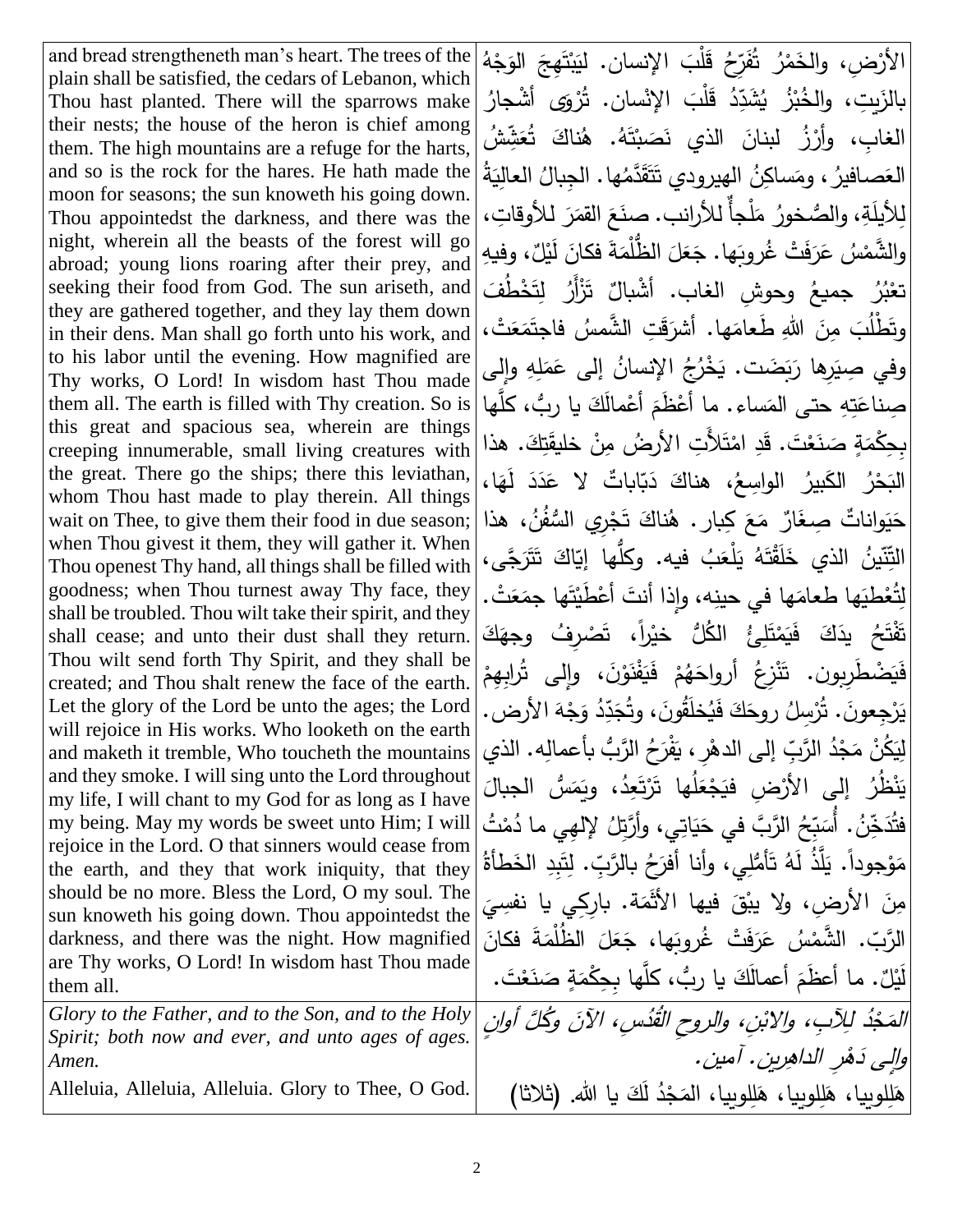| ( <i>thrice</i> )                                                                                                                                                                         | يا إلهَنا وَرَجاءَنَا لَكَ الْمَجْدِ.                                                                                                                            |
|-------------------------------------------------------------------------------------------------------------------------------------------------------------------------------------------|------------------------------------------------------------------------------------------------------------------------------------------------------------------|
| O our God and our Hope, glory to Thee!                                                                                                                                                    |                                                                                                                                                                  |
|                                                                                                                                                                                           | THE GREAT LITANY                                                                                                                                                 |
| <b>Deacon:</b> In peace, let us pray to the Lord.                                                                                                                                         | ا <b>لشماس:</b> بِسَلام إلى الرَّبِّ نَطْلُب.                                                                                                                    |
| <b>Choir:</b> Lord, have mercy. (use this response<br>until noted below)                                                                                                                  | ا <b>لجوقة</b> : يا رَبُّ ارْحَم. (تُعادُ بَعْدَ كُلِّ طِلْبَة)                                                                                                  |
| <b>Deacon:</b> For the peace from above and for the<br>salvation of our souls, let us pray to the Lord.                                                                                   | ا <b>لشـمـاس:</b> مِنْ أَجْلِ السَّـلام الذي مِنَ العُلى وخَلاصِ<br>نُفوسِنا، إلى الرَّبِّ نَطْلُبٍ.                                                             |
| <b>Deacon:</b> For the peace of the whole world, the<br>good estate of the holy churches of God and the<br>union of all, let us pray to the Lord.                                         | الشـماس: مِنْ أَجْلِ سَــلام كُلِّ العالَم، وحُسْـنِ شَاتِ<br>كنائِسِ اللهِ المُقَدَّسَةِ، واتِّحادِ الكُلِّ، إلى الرَّبِّ نَطلُب.                               |
| <b>Deacon:</b> For this holy house and those who with<br>faith, reverence and fear of God enter therein, let<br>us pray to the Lord.                                                      | ا <b>لشـــــمـاس:</b> مِنْ أَجْلِ هذا ال <sub>لَ</sub> يْتِ المُقَدَّس، والذينَ<br>يَدْخُلُونَ إليهِ بـإيمـانٍ وَوَرَعٍ وَخَوفِ اللهِ، إلى الرَّبِّ<br>نَطلُبٍ.  |
| <b>Deacon:</b> For our father and metropolitan, N.,<br>(our bishop, N.,) the honorable presbytery, the<br>diaconate in Christ, all the clergy and the people,<br>let us pray to the Lord. | الشـــــمـاس: مِنْ أَجْـلِ أبينـا ومِتروبوليتِنـا (فلان)،<br>والكَهَنَةِ الْمُكَرَّمينَ وخُدّام المَسـيح، وجميع الإكليروسِ<br>والشَّعْبِ، إلى الرَّبِّ نَطْلُبٍ. |
| For Metropolitan<br>PAUL,<br><b>Deacon:</b><br>Archbishop JOHN, and for their quick<br>release from captivity and safe return, let us<br>pray to the Lord.                                | الشـــــــماس: مِنْ أَجْلِ المِتروبِوليتِ بولسَ، والمعِطْران<br>يوحَنَّا وجميع المَخطوفينَ وفَكِّ أسْـــــرِهِمْ، إلى الرَّبِّ<br>نَطْلُب                        |
| <b>Deacon:</b> For our country, its president (or<br>appropriate head of state), civil authorities and<br>armed forces, let us pray to the Lord.                                          | ا <b>لشــــمَّاس:</b> مِنْ أَجْلِ حُكَّامِ هَذا النَلَدِ، ومُؤازَرَتِهِمْ في<br>.<br>كُلِّ عَمَلٍ صالِحٍ، إلى الرَّبِّ نَطْلُبٍ.                                 |
| <b>Deacon:</b> For this city and every city and<br>countryside and the faithful who dwell therein,<br>let us pray to the Lord.                                                            | ا <b>لشـــــمـاس:</b> مِنْ أَجْلِ هذهِ المَدينـةِ، وجَميعِ المُدُنِ<br>والقُرى والمؤْمنينَ الساكِنينَ فِيها، إلى الرَّبِّ نَطْلُبٍ.                              |
| <b>Deacon:</b> For healthful seasons, abundance of the<br>fruits of the earth and peaceful times, let us pray<br>to the Lord.                                                             | ا <b>لشماس:</b> مِنْ أَجْلِ اعْتِدالِ الأَهْوِيَةِ وخِصْبِ الأَرْضِ<br>بالثِمارِ ، وأَوْقاتٍ سلاميَّةٍ، إلى الرَّبِّ نَطْلُبٍ.                                   |
| <b>Deacon:</b> For travelers by sea, by land and by air,<br>the sick, the suffering, the captive, and for their<br>salvation, let us pray to the Lord.                                    | والجوِّ، والمَرْضىي والمَضْنِيينَ، والأَسْرَى وخَلاصِـهمْ،<br>إلى الرَّبِّ نَطْلُب.                                                                              |
| <b>Deacon:</b> For our deliverance from all tribulation,                                                                                                                                  | ا <b>لشــماس:</b> مِنْ أَجْلِ نَجاتِنا مِنْ كُلّ ضــيق وَغَضَــب                                                                                                 |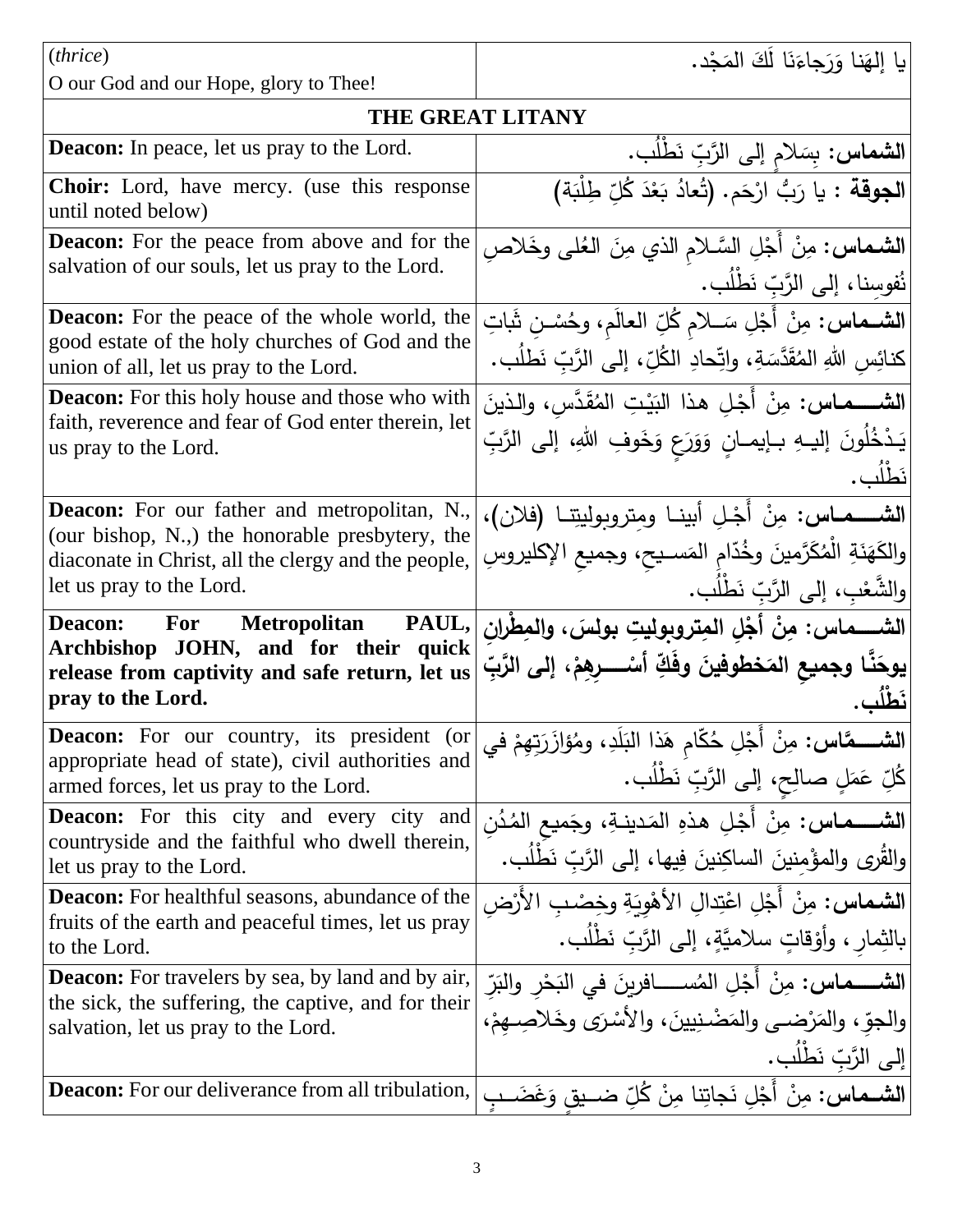| wrath, danger and necessity, let us pray to the<br>Lord.                                                                                                                                                                                           | وخَطَرِ وَشِدَةٍ، إلى الرَّبِّ نَطْلُب.                                                                                                                                                                                                                         |
|----------------------------------------------------------------------------------------------------------------------------------------------------------------------------------------------------------------------------------------------------|-----------------------------------------------------------------------------------------------------------------------------------------------------------------------------------------------------------------------------------------------------------------|
| <b>Deacon:</b> Help us; save us; have mercy on us; and<br>keep us, O God, by Thy grace.                                                                                                                                                            | الشـــــماس: أَعْضُـــــدْ وَخَلِّصْ وارْحَمْ واحفَظْنا يا اللهُ<br>بنِعْمَتِكَ.                                                                                                                                                                                |
| <b>Deacon:</b> Calling to remembrance our all-holy,<br>immaculate, most blessed and glorious Lady, the<br>Theotokos and ever-virgin Mary, with all the<br>saints, let us commend ourselves and each other<br>and all our life unto Christ our God. | الشـماس: بعدَ ذِكْرِنا الكلِّيَةَ القَداسَةِ الطاهِرَةَ، الفائِقَةَ<br>البَرَكاتِ، المَجيدةَ، سـيّدَتَنا والِدةَ الإِلهِ الدائِمَةَ البتوليَةِ<br>مَرْيَمَ، مَعَ جميع القدِّيسـين، لِنودِعْ أنفُسَـنا وبَعْضُــنا<br>بَعْضاً وَكُلَّ حياتِنا لِلْمَسيحِ الإِله. |
| <b>Choir:</b> To Thee, O Lord.                                                                                                                                                                                                                     | الجوقة: لَكَ يا رَبّ.                                                                                                                                                                                                                                           |
| <b>Priest:</b> For unto Thee are due all glory, honor<br>and worship, to the Father and to the Son and to<br>the Holy Spirit, now and ever, and unto ages of<br>ages.                                                                              | الكاهن: لأنَّهُ يَنْبَغي لَكَ كُلُّ تَمْجِيدِ وإِكْرامِ وسُــــجودٍ،<br>أيها الآبُ والابنُ والروحُ القدُسُ، الآنَ وكلَّ أوانِ،<br>وإلى دهرِ الداهرين.                                                                                                           |
| Choir: Amen.                                                                                                                                                                                                                                       | الجوقة: آمين.                                                                                                                                                                                                                                                   |
|                                                                                                                                                                                                                                                    | "O LORD, I HAVE CRIED" IN TONE TWO                                                                                                                                                                                                                              |
| O Lord, I have cried out unto Thee, hear Thou<br>me; hear Thou me, O Lord. O Lord, I have cried<br>out unto Thee, hear Thou me. Give ear to the<br>voice of my supplication when I cry out unto<br>Thee: hear Thou me, O Lord.                     | يا ربِّ إليكَ صَرَخْتُ، فاسْتَمِعْ لي، إسْتَمِعْ لي يا ربُّ.<br>يا ربِّ إليْكَ صَرَخْتُ فاسْتَمِعْ لي، أَنْصِتْ إلى صوتِ<br>تَضَرُّعي حينَ أَصْرُخُ إِلَيكَ، إِسْتَمِعْ لِي يا رَبِّ.                                                                           |
| Let my prayer be set forth before Thee as the<br>incense, and the lifting up of my hands as the<br>evening sacrifice; hear Thou me, O Lord.                                                                                                        | ْ لِتَسْتَقِمْ   صَـلاتي   كالنَخور    أمامَكَ،   ولْيَكُنْ   رَفْعُ   يَدَيَّ<br>كَذَبِيحَةٍ مَسائيَّةٍ، إِسْتَمِعْ لَى يا رَبُّ.                                                                                                                              |
| Set a watch, O Lord, before my mouth, and a<br>protecting door round about my lips.                                                                                                                                                                | [إِجْعَلْ يا رَبُّ حارِساً لِفَمي وبِاباً حَصيناً على شَفَتَيَّ.                                                                                                                                                                                                |
| Incline not my heart to evil words, to make<br>excuses in sins.                                                                                                                                                                                    | لا تُمِلْ قَلْبِي إِلَى كَلامِ الشرِّ فَيَتَعَلَّلَ بِعِلَلِ الخطايا.                                                                                                                                                                                           |
| With men that work iniquity; and I will not<br>communicate with the choicest of them.                                                                                                                                                              | مَعَ الناس العامِلينَ الإِثْمَ ولا أتَّفِقُ مَعَ مُخْتارِبِهِمْ.                                                                                                                                                                                                |
| The just man shall correct me in mercy and shall<br>reprove me; but let not the oil of the sinner anoint<br>my head.                                                                                                                               | سَيؤَدِّبُني الصدِّيقُ بِرَحْمَةٍ ويوَبِّخُني أَمّا زيتُ الخاطِئِ<br> فلا يُدهَنُ به رأسي.                                                                                                                                                                      |
| For my prayer also shall still be against the things<br>with which they are well pleased; their judges<br>falling upon the rock have been swallowed up.                                                                                            | لأنَّ صَلاتي أيضاً في مَسَرَّتِهِمْ، قَدِ ابْتُلِعَتْ قُضاتُهُمْ<br> مُلْتَصِقِينَ بِصَخْرَةٍ.                                                                                                                                                                  |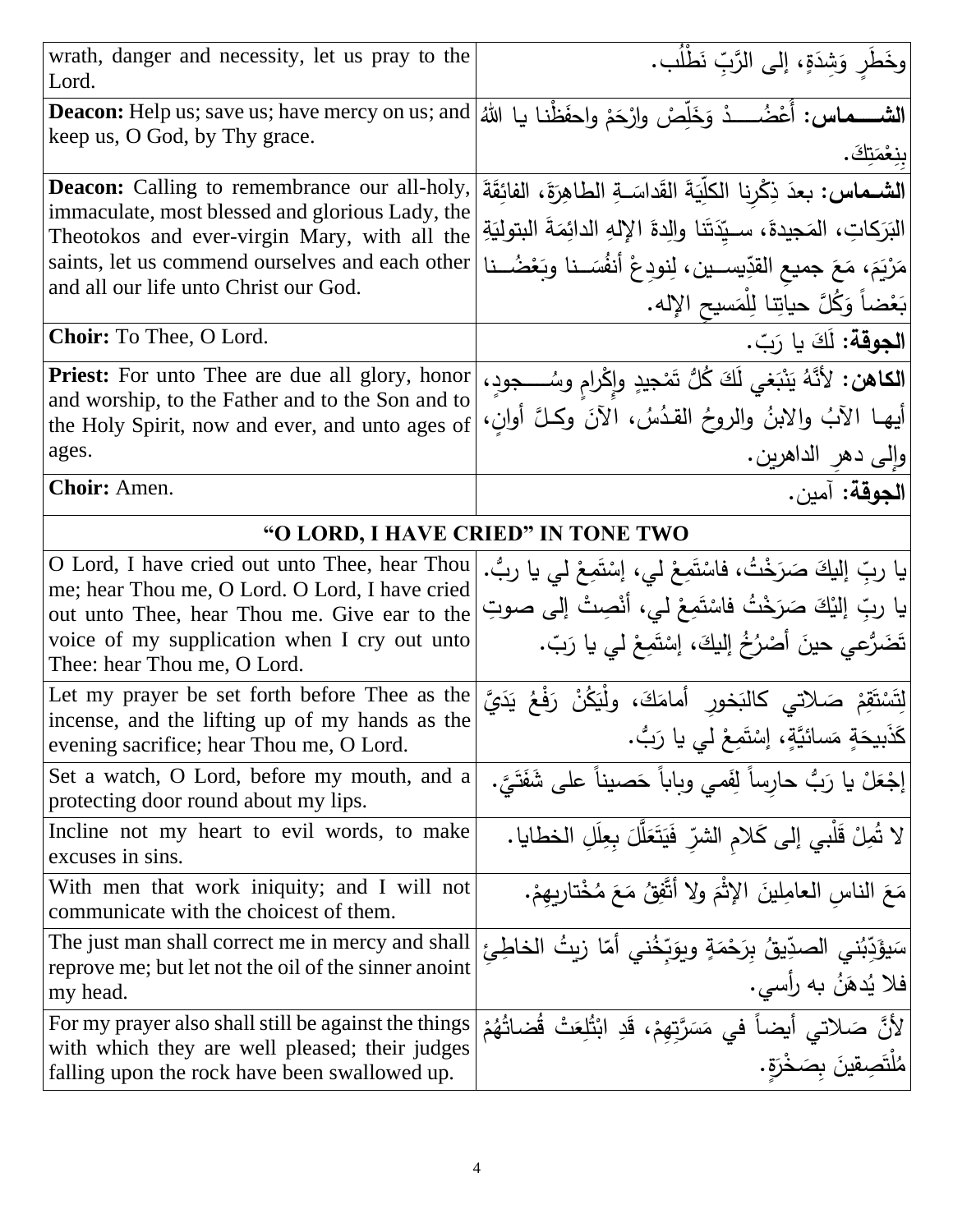| They shall hear my words, for they are sweet; as                                                                |                                                                                                                                      |
|-----------------------------------------------------------------------------------------------------------------|--------------------------------------------------------------------------------------------------------------------------------------|
| when the thickness of the earth is broken upon<br>the ground, their bones are scattered by the side<br>of hell. | يَسْمَعونَ كَلِماتي فإنّها قَدِ اسْتُلِذَّتْ مِثْلَ سَمْنِ الأَرْضِ<br>المُنْشَقِّ على الأَرْضِ تَبَدَّدَتْ عِظامُهُمْ حولَ الجَحيم. |
| But to Thee, O Lord, Lord, are mine eyes; in                                                                    | لأنَّ يا ربُّ، يا ربُّ إليكَ عَيْنَيَّ وعليكَ تَوَكَّلْتُ فلا تَنْزِعِ<br> -                                                         |
| Thee have I put my trust, take not away my soul.                                                                |                                                                                                                                      |
| Keep me from the snare which they have laid for                                                                 | إِحْفَظَنِي مِنَ الفَخِّ الذي نَصَبوهُ لي ومِنْ مَعاثِرِ فاعِلي<br>:                                                                 |
| me, and the traps of the workers of iniquity.                                                                   |                                                                                                                                      |
| Let the wicked fall into their own nets, whilst I                                                               |                                                                                                                                      |
| alone escape.                                                                                                   | أَنْ أَعْبُرَ .                                                                                                                      |
| I cried unto the Lord with my voice, with my                                                                    | بِصَوْتي إلى الرَّبِّ صَرَخْتُ، بِصَوْتي إلى الرَّبِّ<br>حَسَيَدُهُ                                                                  |
| voice unto the Lord, did I make my supplication.                                                                | تَضَرَّعْتُ.                                                                                                                         |
| I poured out my supplication before Him; I<br>showed before Him my trouble.                                     | أَسْكُبُ أَمامَهُ تَضَرُّعي وأَحْزاني قُدّامَهُ أُخَبِّرُ .                                                                          |
|                                                                                                                 |                                                                                                                                      |
| When my spirit was overwhelmed within me,<br>then Thou knewest my path.                                         | عند فناءِ روحي مِنّي أنتَ تعرِفُ سُبُلِي.                                                                                            |
| In the way wherein I walked have they secretly<br>laid a snare for me.                                          | في هذا الطَّريقِ الذي كُنْتُ أَسلَكُ فيهِ أَخْفَوا ليَ فخَّاً.                                                                       |
| I looked on my right hand, and beheld, but there<br>was no man that would know me.                              | ٰتَأَمَّلْتُ في الميامِنِ وأَبْصَرْتُ فلَمْ يَكُنْ مَنْ يَعرِفُني.                                                                   |
| Refuge failed me; no one cared for my soul.                                                                     | صناعَ المَهْرَبُ منّي ولَمْ يُوجَدُ مَنْ يَطْلُبُ نفسي.<br>                                                                          |
| I cried unto Thee, O Lord; I said: Thou art my                                                                  |                                                                                                                                      |
| refuge and my portion in the land of the living.                                                                | في أرْضِ الأحياء.                                                                                                                    |
| Attend unto my cry, for I am brought very low.                                                                  | أَنْصِتْ إلى طِلْبَتي فَإِنّي قَدْ تَذَلَّلْتُ جداً.                                                                                 |
| Deliver me from my persecutors, for they are<br>stronger than I.                                                | نَجِّني مِنَ الذينَ يَضْطَهِدونَني فإنَّهُمْ قد اعْتَزُّوا عليَّ.                                                                    |
| <b>Verse 10.</b> Bring my soul out of prison, that I may                                                        | س <b>تيغُنُ 10.</b> أُخْرِجُ مِنَ الْحَنْسِ نَفسى لِكِيُّ أَشْكُرَ                                                                   |
| <i>praise Thy Name.</i>                                                                                         | اسْمَكَ                                                                                                                              |
| <b>Verse 9.</b> The righteous shall wait for me until<br>Thou recompense me.                                    | ستيخُنْ 9. إِيَّايَ يَنْتَظِرُ الصِدِّيقِونَ حَتَّى تُجازِيَنِي.                                                                     |
| <b>Verse 8.</b> Out of the depths have I cried to Thee,                                                         | ستيغُنْ 8. مِن الأعْماق صرَخْتُ اللهِ ً يا رَبُّ، يا رَبُّ                                                                           |
| O Lord, Lord hear my voice.                                                                                     |                                                                                                                                      |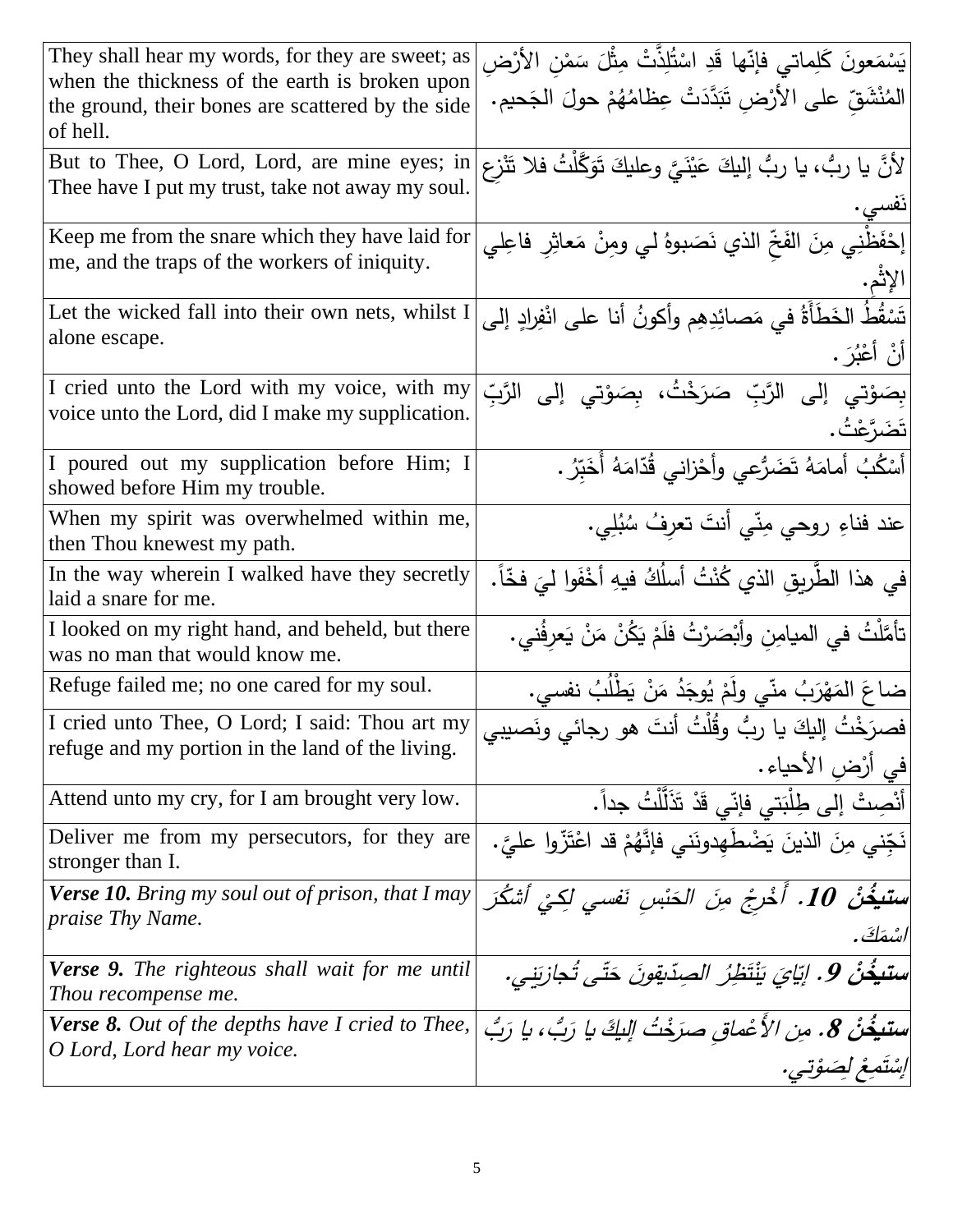**ستيخُنْ7 . لِتَكُنْ أَذُناكَ مُصْغِيَتَيْن إلى صَوْتِ** نْينِ إلى صَنْ يَمْ<br>يَلْيل ت َمُصْغِيَّةِ َ أذ ناك ْلِتِكُنُ تَضَرُّعِي. *Verse 7. Let Thine ears be attentive to the voice of my supplication.*

### **For Holy Friday in Tone Two**

|                                                                                                 | PUL HOIY PHUAY III TONE TWO                                                    |
|-------------------------------------------------------------------------------------------------|--------------------------------------------------------------------------------|
| Verse 6. If Thou, O Lord, shouldst mark                                                         | سـتيغُنْ 6. إنْ كُنتَ لِلآثام راصِـدًا يا رَبُّ، فَيا رَبُّ                    |
| iniquities, O Lord, who shall stand? For with<br>Thee there is forgiveness.                     | مَنْ يَثْبُتْ؟ فَإِنَّ مِن عِندِكَ الاغْتِفارِ .                               |
| The council of the Jews assembles to deliver up                                                 | إنَّ مَحْفِلَ اليهودِ يَتَسَــرَّعُ في تَسْـــليم الـجابِلِ والخالِقِ          |
| to Pilate the Creator and Fashioner of all things.                                              |                                                                                |
| How lawless! How faithless! For they bring to                                                   | الْكُلَّ   إِلَى بِيلاطُس. فَيا ۖ لَإِثْمِهِمْ وِيا ۖ لَإِلْحَادِهِمْ، لأَنَّ  |
| judgment Him Who will come to judge the living                                                  | الآتِيَ لِيَدينَ الأَحْياءَ والأَمْواتَ يُجَهّزونَـهُ لِلْدَيْنونَـة،          |
| and the dead; they prepare for suffering Him<br>Who heals our sufferings. Great is Thy mercy, O | والشــــــافيَ مِنَ الآلامِ يُعِدُّونَـهُ لِلآلامِ. فَيا أَيُّها الرَّبُّ      |
| long suffering Lord: glory to Thee.                                                             | الطَوِيلُ الأناة، عَظيمَةٌ رَحْمَتُكَ، المَجْدُ لَك.                           |
| <b>Verse 5.</b> Because of Thy Name have I waited for                                           | ســـتيخُنْ 5. مِنْ أجلِ إشـــمِكَ صَـــبَرْتُ لكَ يا رَبّ،                     |
| Thee, O Lord; my soul hath waited upon Thy<br>word, my soul hath hoped in the Lord.             | صَبَرَتْ نفسي في أَقوالِكَ، تَوَكَّلَتْ نَفسي على الرَّبّ.                     |
| The council of the Jews assembles to deliver up                                                 | إنَّ مَحْفِلَ اليهودِ يَتَسَــرَّعُ في تَسْـــليم الـجابِلِ والخالِقِ          |
| to Pilate  ( <i>repeat above</i> )                                                              | الكُلَّ إِلَى بِيلاطُس (تُعاد)                                                 |
| <b>Verse 4.</b> From the morning watch until night,                                             | ســـــتيغُنْ 4 . مِنْ انْفِجارِ الصُــــــنْحِ إلى اللّيل، مِنْ                |
| from the morning watch let Israel trust in the<br>Lord.                                         | انْفِجارِ الصُنْحِ فَلْيَتَّكِلْ إِسْرائِيلُ على الرَّبّ.                      |
| At the supper, Judas the transgressor dipped his                                                | يا رَبُّ، إنَّ يَهوذا المُتَجاوِزَ الشَريعةَ، الذي غَمَّسَ يَدَهُ              |
| hand in the bowl with Thee, O Lord, yet he<br>stretched out unlawfully his hands to receive the | مَعَكَ في العَشــاء في الصَّــحْفَةِ، قَدْ بَسَـطَ يَدَيْهِ لِيَأْخُذَ         |
| money. He calculated the price of the perfume,                                                  | الفِضَّـــــةَ بالخَطْيئة. والذي طالَبَ بثَمَنِ الطيبِ، لَمْ                   |
| yet he did not tremble with fear to sell Thee, O                                                | يَرْهَبْ مِنْ أَنْ يَبِيعَكَ، أَنتَ الذي لا يُقَدَّرُ بِثَمَنٍ. والذي          |
| priceless One. He stretched out his feet to be                                                  |                                                                                |
| washed, yet deceitfully kissed the Master, to<br>betray Him to the transgressors of the Law.    | مَدَّ قَدَمَيْهِ لِيَغْسِلَهُما السَيِّدُ، صافَحَهُ بِمَكْرِ لِكَيْ يُسْلِمَهُ |
| Thrown out of the company of the Apostles, he                                                   | [لعابري الناموس. وَلَكِنَّهُ إِذْ طَرِحَ مِنْ صَــفِّ الرُسُــلِ،              |
| threw down the thirty pieces of silver, and he did                                              | وطَرَحَ الثَّلاثينَ مِنَ الفِضَّـةِ، حُرِمَ مِنْ مُشَـاهَدَةِ قِيامَتِكَ       |
| not see Thy Resurrection on the third day,                                                      | ذاتِ الثَلاثَةِ الأيَّامِ، فَبِواسِطَتِها ارْحَمْنا.                           |
| through which have mercy upon us.                                                               |                                                                                |
| Verse 3. For with the Lord there is mercy and<br>with Him is abundant redemption, and He will   | ســـــتيخُنْ 3. فـانَّ منَ الرَّبِّ الرَّحْمَـةَ، ومنـهُ النَّجاةَ             |
| deliver Israel from all his iniquities.                                                         | الكَثْنِيَرَة، وهُوَ يُنَجِّي إِسْرائِيلَ مِنْ كُلِّ آثامِهِ.                  |
| Judas, the deceitful betrayer, betrayed the Savior                                              | إِنَّ يَهوذا الدَّافِعَ، بما أَنَّهُ كانَ خَدَّاعًا، أَسْــــلَمَ الرَّبَّ     |
| Lord with a deceitful kiss. To the transgressors                                                | المُخَلِّصَ بِقُبْلَةٍ غاشَّـــةٍ؛ وَمِثْلَ عَبْدٍ، باعَ رَبَّ الكُلِّ         |
| of the Law he sold the Master of all as a slave.                                                |                                                                                |
| But the Lamb of God, the Son of the Father, like                                                |                                                                                |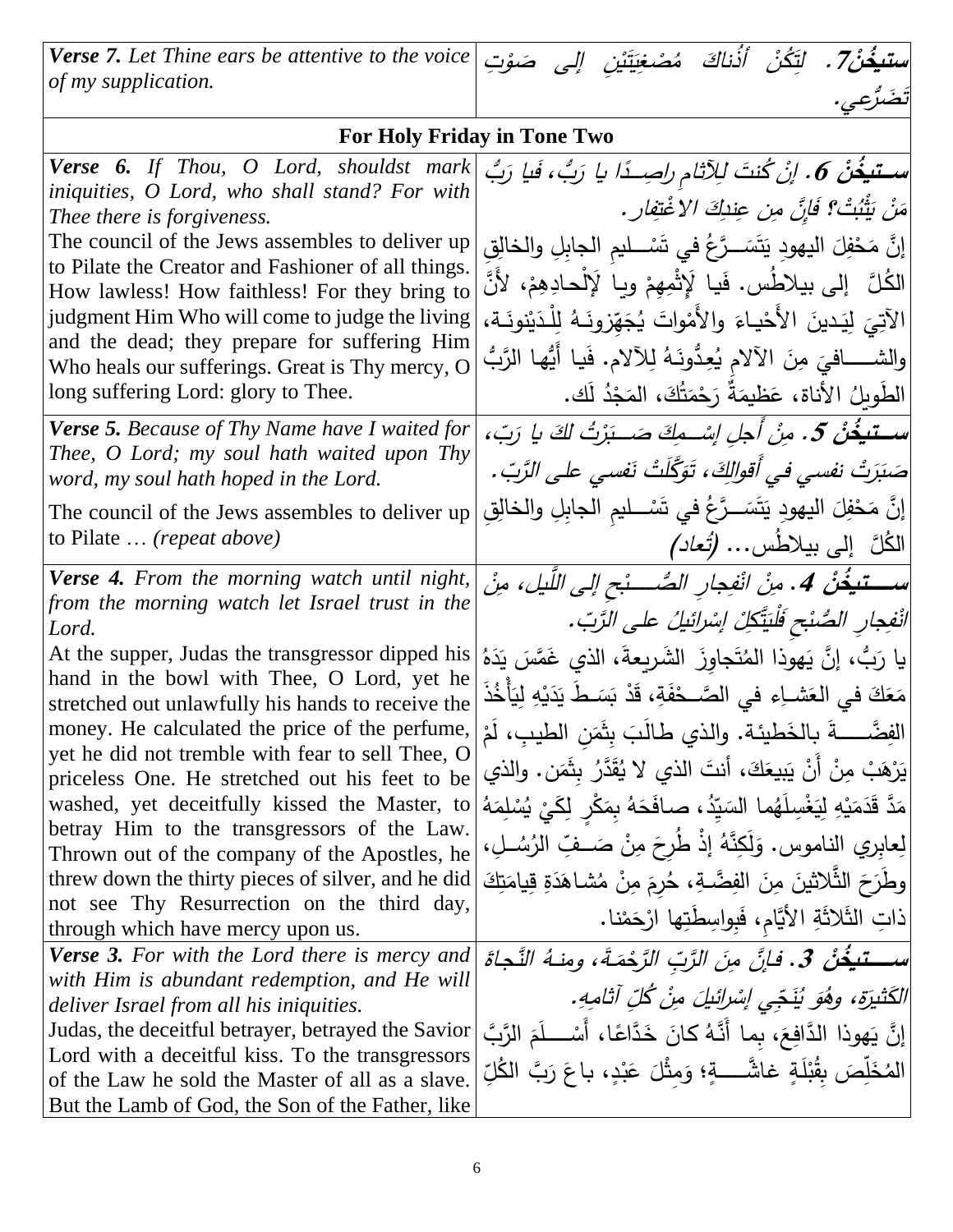| a sheep was led to the slaughter, for He alone is<br>merciful.                                           | لِعابري النـاموس. وأمَّا حَمَلُ اللهِ، فتَبعَ كَخَروفٍ إلى                         |
|----------------------------------------------------------------------------------------------------------|------------------------------------------------------------------------------------|
|                                                                                                          | الذِّبْحِ، الذي هُوَ ابْنُ الآبِ الجَزِيلُ الرَّحْمَةِ وَحْدَه.                    |
| Verse 2. Praise the Lord, all ye nations; praise<br>Him, all ye people.                                  | ستيغُنْ 2. سبّحوا الرَّبَّ يا جميعَ الأمَمْ، وامْدَحوهُ يا                         |
| Judas, the servant and the deceiver, the disciple                                                        | سائرَ الشَّعوب.                                                                    |
| and the traitor, the friend and the malevolent one,                                                      | إِنَّ يَهوذا العَبْدَ الغاشَّ، التِلْميذَ المُغْتالَ، الصَــــديقَ                 |
| was revealed by his deeds; for he followed the                                                           | المَحَّالَ، قَدِ انْفَضَحَ مِنْ أَفْعالِهِ، لأَنَّهُ كانَ يَتْبَعُ المُعَلِّمَ،    |
| Master, yet within himself he plotted to betray                                                          |                                                                                    |
| Him. He said to himself: I will deliver Him up<br>and gain the collected money. He asked that the        | ويُضْـمِرُ بِنَفْسِـهِ التَسْـليمِ. كانَ يَقولُ في نَفْسِـهِ: أَسَـلِّمُ           |
| perfume be sold and that Jesus be arrested. He                                                           | هَذا وأَرْبَحُ الأَمْوالَ المُتَجَمِّعة. وكانَ يُحاوِلُ أنْ يُباعَ                 |
| gave Christ a kiss and then handed him over.                                                             | الطيبُ وَيُلْقى القَبْضُ على يَسوعَ بِغِشِّ. أَعْطَى قُبْلَةً،                     |
| Like a sheep, the Lord was led to the slaughter,<br>for He alone is compassionate and the Lover of       | وَأَسْـلَمَ المَســيحَ، الذي مِثْلَ خَروفٍ كانَ يُســاقُ إلى                       |
| mankind.                                                                                                 | الذَبْحِ، وَهُوَ الْمُتَحَنِّنُ وَالْمُحِبُّ الْبَشَرَ وَحْدَه.                    |
| <b>Verse 1.</b> For His mercy is great toward us, and                                                    | سَــــتَيخُنْ 1. لأَنَّ رَجْمَتَهُ قَدْ قَوِيَتْ عَلَيْنا، ۖ وَجَقُّ الرَّبِّ      |
| the truth of the Lord endureth forever.<br>The lamb who Isaiah proclaimed<br>comes                       | يَدُومُ إِلَى الأَبَد .                                                            |
| willingly to the slaughter. He gives His back to                                                         | [إنَّ الحَمَلَ الذي أَنْبَأَ بِهِ إشَعْيا يوافي إلى الذَّبْحِ الطَّوْعِيِّ،        |
| scourging and His cheeks to slapping. He did not                                                         | وَيُعْطَى ظَهْرَهُ لِلْسِــــياطِ، وَخَدَّيْهِ لِلْطَماتِ، وَلَمْ يَرُدَّ وَجْهَهُ |
| turn His face from the shame of their spitting; He                                                       | عَنْ خِزْيِ البِصاقِ، ويُحْكَمُ عَلَيْهِ بِالْمَوْتِ الشَنيعِ. فالْعادِمُ          |
| is condemned to a shameful death. Willingly the<br>sinless One accepts all things so that He may         |                                                                                    |
| grant to all the resurrection from the dead.                                                             | الخَطَأَ يَحْتَمِلُ كُلَّ شَــــيْءٍ بِاخْتِيارِهِ، لِيَمْنَحَ الكُلَّ القِيامَةَ  |
|                                                                                                          | مِنْ بَيْنِ الأَمْواتِ.                                                            |
|                                                                                                          | <b>DOXASTICON FOR HOLY FRIDAY IN TONE SIX</b>                                      |
| Glory to the Father, and to the Son, and to the<br>Holy Spirit; both now and ever, and unto ages of      | المدجدُ للآبِ، والابنِ، والروح القُدُسِ. الآنَ وكلَّ أوان                          |
| ages. Amen.                                                                                              | والى دهر الداهرين. أمين.                                                           |
| Truly, Judas is of the brood of Vipers who ate                                                           | إِنَّ يَهوذا هُوَ ابْنُ الأَفاعي الآكِلينَ المَنَّ في القَفْرِ ،                   |
| manna in the wilderness yet complained about                                                             | والمُتَذَمِّرِينَ على المُغَذِّي. لأنَّ العادِمي الشُكْرَ ، إذْ كانَ               |
| the food. As the ungrateful people spoke evil of<br>God while the food was still in their mouths, so     | الطَّعامُ في أَفْواهِهِمْ، كانوا يَتَذَمَّرونَ على الله. وكَذلِكَ                  |
| also the ungodly Judas plotted to betray the                                                             | هَذا الرَّديءُ العِبادَة، إذْ كانَ الخُبْزُ السَّماويُّ في فَمِهِ،                 |
| Savior while he was still carrying in his mouth                                                          | صَنَعَ النَّسْليمَ على الْمُخَلِّصِ. فَيا لَهُ مِنْ عَزْمِ فاقِدِ                  |
| the heavenly bread. O lustful mind! O inhuman<br>audacity! He sold the Nourisher and delivered to        | الشِّبَعِ، وَجَسارَةِ وَحْشِيَّةٍ، لأَنَّهُ باعَ الْمُغَذِّي، وَأَسْلَمَ إِلَى     |
| death the Master Whom he kissed. Judas, the                                                              |                                                                                    |
| transgressor of the Law, is their son; in them the                                                       | المَوْتِ السَيّدَ الذي كانَ يُحِبُّه. فَحَقًّا كانَ هَذا المُتَعَدّي               |
| utter ruin was fulfilled. O Lord, deliver our souls<br>from such brutality, for Thou alone art boundless | الناموس ابْناً لِأُولَئِكَ، وَمَعَهُمْ وَرَثَ الْهَلاكِ. فَيا رَبُّ،               |
|                                                                                                          |                                                                                    |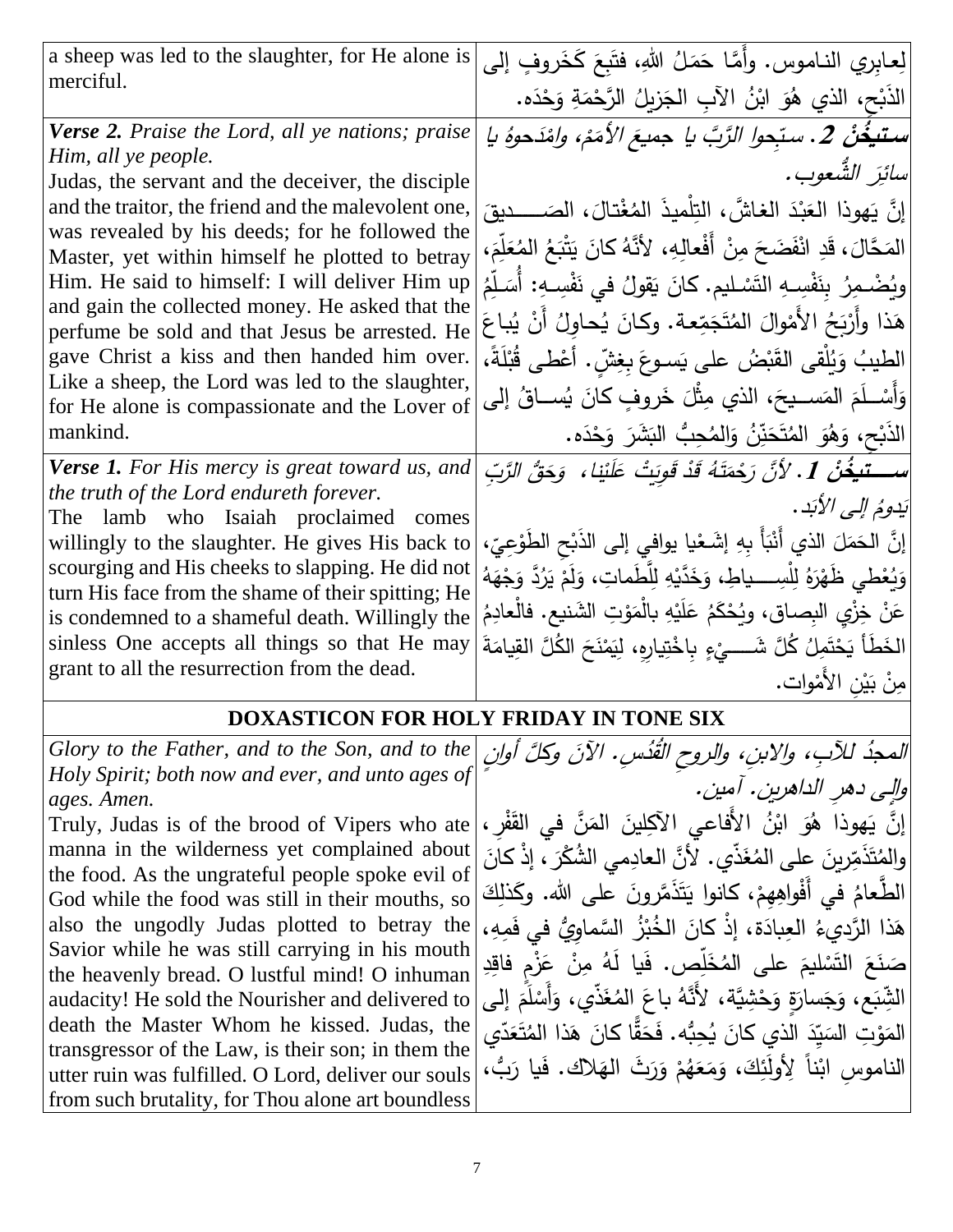in patience.

| أَعْتِقْ نُفوسَنا مِنْ مِثْلِ عَدَمِ الإِنْسانِيَّةِ هَذِه، يا مَنْ وَحْدَهُ |
|------------------------------------------------------------------------------|
| في طولِ الأناةِ لا يُؤصَف.                                                   |
|                                                                              |

## **THE HOLY ENTRANCE**

*(While the Doxasticon is chanted, the following dialogue occurs QUIETLY as the clergy make the entrance with the GOSPEL BOOK, not the censer.)*

| <b>Deacon:</b> Let us pray to the Lord. Lord, have<br>mercy.                                                                                                                                                                                                                                                                                                                                                                         | ال <b>شمَّاس:</b> إلى الرَّبّ نَطْلُبٍ. يارَبُّ ارْحَمْ.                                                                                                                                                                                                                                                                                                                                                                                       |
|--------------------------------------------------------------------------------------------------------------------------------------------------------------------------------------------------------------------------------------------------------------------------------------------------------------------------------------------------------------------------------------------------------------------------------------|------------------------------------------------------------------------------------------------------------------------------------------------------------------------------------------------------------------------------------------------------------------------------------------------------------------------------------------------------------------------------------------------------------------------------------------------|
| Priest: O Master, Lord our God, Who hast<br>appointed in Heaven orders and hosts of angels<br>and archangels for the service of Thy glory:<br>Cause that with our entrance there may be an<br>entrance of holy angels serving with us and<br>glorifying thy goodness. For unto Thee are due<br>all glory, honor and worship: to the Father, and<br>to the Son, and to the Holy Spirit; now and ever,<br>and unto ages of ages. Amen. | <b>الكاهن:</b> أيُّها السيّدُ الرَّبُّ إلهُنا، يا مَنْ أقمْتَ ف <i>ي</i><br>السَّماواتِ طَغَماتٍ، وجُنودَ مَلائِكَةٍ، ورؤساءَ مَلائِكَةٍ<br>لِخِدْمَةِ مَجْدِكَ، إِجْعَلْ دُخولَنا مَقْروناً بِدُخولِ مَلائِكَةٍ<br>قِدّيسينَ يُشارِكونَنا في الخِدْمَةِ ويُمَجِّدونَ مَعَنا<br>صَلاحَكَ. لأَنَّهُ يَنْبَغي لَكَ كُلُّ تَمْجِيدٍ وإِكْرامٍ وسُجودٍ،<br>أَيُّها الآبُ والابنُ والروحُ القُدُسُ، الآنَ وكلَّ أَوانِ وإلَى<br>دهر الداهرين. آمين. |
| (The clergy process to the center of the solea and recite this next dialogue QUIETLY.)                                                                                                                                                                                                                                                                                                                                               |                                                                                                                                                                                                                                                                                                                                                                                                                                                |
| <b>Deacon:</b> Bless, father, the holy entrance.                                                                                                                                                                                                                                                                                                                                                                                     | الشعَّاس: باركْ يا سَيّدُ الدُخولَ المُقَدَّس.                                                                                                                                                                                                                                                                                                                                                                                                 |
| <b>Priest:</b> Blessed is the entrance to thy holy place,<br>always, now and ever and unto ages of ages.<br>Amen.                                                                                                                                                                                                                                                                                                                    | ا <b>لكاهن:</b> مُباركٌ هو دُخولُ قِدِّيسيكَ كُلَّ حينِ، الآنَ<br>وكلَّ أوانِ، وإلى دهرِ الداهرينِ. آمين.                                                                                                                                                                                                                                                                                                                                      |
| (After the choir has finished, the following is said ALOUD.)                                                                                                                                                                                                                                                                                                                                                                         |                                                                                                                                                                                                                                                                                                                                                                                                                                                |
| <b>Deacon:</b> Wisdom! Let us attend!                                                                                                                                                                                                                                                                                                                                                                                                | الشمَّاس: الحكْمَة! فلْنَستقم!                                                                                                                                                                                                                                                                                                                                                                                                                 |
| <b>O GLADSOME LIGHT</b>                                                                                                                                                                                                                                                                                                                                                                                                              | يا نوراً بهيَّاً                                                                                                                                                                                                                                                                                                                                                                                                                               |
| <b>Choir:</b> O gladsome Light of the holy glory of the<br>immortal, heavenly, holy and blessed Father: O<br>Jesus Christ. Lo now that we have come to the<br>setting of the sun, as we behold the evening light,<br>we hymn Thee: Father, Son, and Holy Spirit,<br>God. Meet it is for Thee at all times to be<br>magnified by joyous voices, O Son of God and<br>Giver of life. Wherefore the whole world doth<br>glorify Thee.    | ا <b>لجوق:</b> يا نوراً بهِيَّأَ لِقُدْسِ مَجْدِ الآبِ الذي لا يَموتُ،<br> السَّماويُّ ، القُدّوسُ ، المَغْبوطُ، يا يَسوعُ المَسيحِ. إذْ قَدْ<br>ْبَلَغْنا إِلَى غُروبِ الشَّمْسِ، ونَظَرْنا نوراً مَسائياً، نُسَبّحُ<br>[الآبَ والإِبْنَ والروحَ القُدُسَ الإِلهَ. فَيا ابْنَ اللهِ المُعْطى<br>الْحَياةَ، إِنَّكَ لَمُسْتَحِقٌّ في سائِرِ الأَوْقاتِ أَنْ شُبَبَّحَ<br>ٰ بِأَصْواتٍ بارَّةٍ، لِذلِكَ العالَمُ لَكَ يُمَجِّد.                 |
| • No Daily Prokeimenon is sung, and the Readings are immediately begun.                                                                                                                                                                                                                                                                                                                                                              |                                                                                                                                                                                                                                                                                                                                                                                                                                                |

| THE OLD TESTAMENT READINGS<br><b>The First Passage</b> |                                                |
|--------------------------------------------------------|------------------------------------------------|
| <b>Deacon:</b> The evening prokeimenon.                | ال <b>شماس:</b> بْروكيمِنُنْ لِصَلاةِ المَساء. |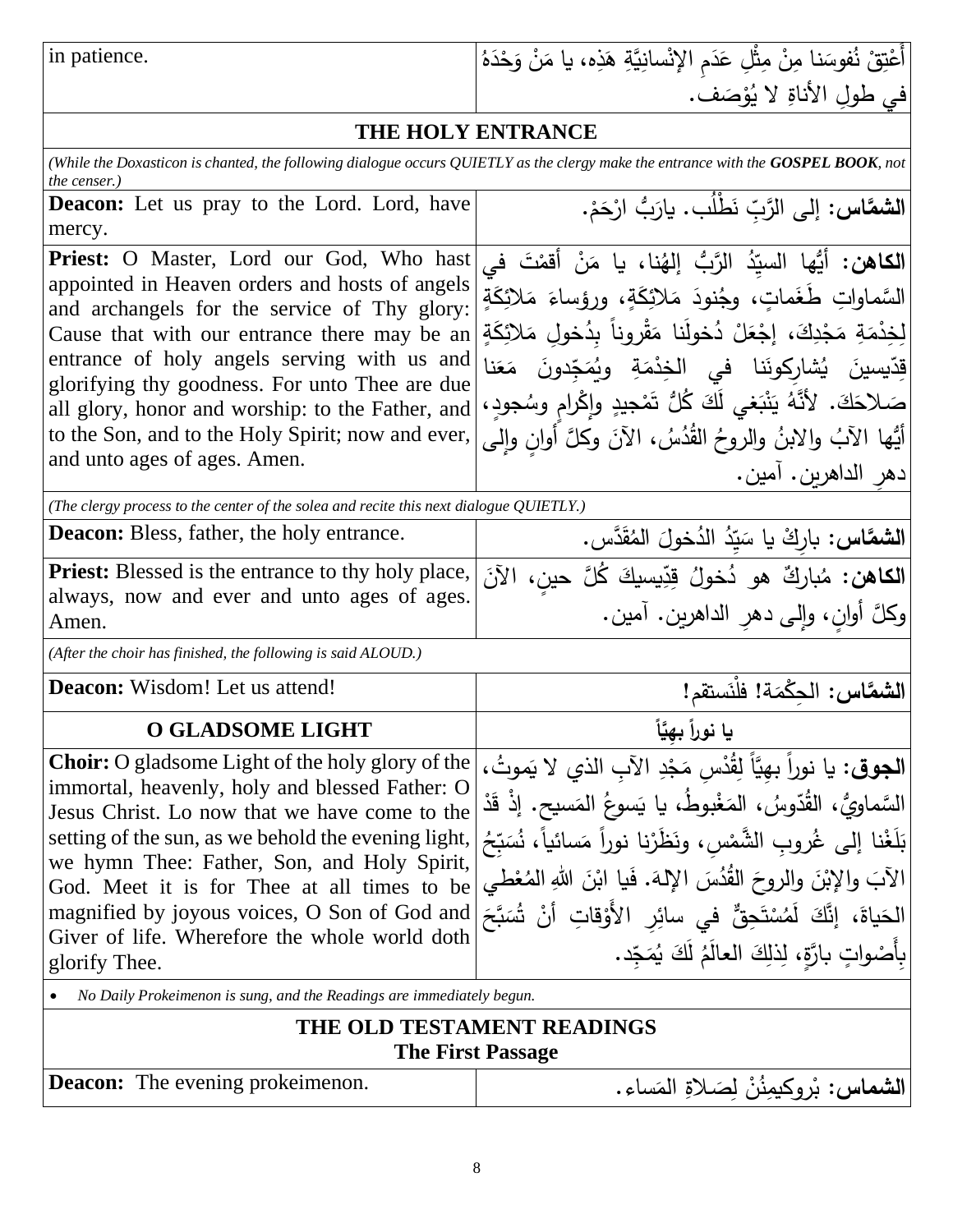**Reader:** Deliver me, O Lord, from wicked men who imagine mischief in their heart.

**Deacon:** Wisdom.

**Reader:** The reading is from the book of the Exodus. (Exodus 19:10-19)

**Deacon:** Let us attend.

**Reader:** Then the Lord said to Moses, "Go down to the people and solemnly charge them and consecrate them today and tomorrow, and let them wash their clothes. Let them be ready for the third day. For on the third day the Lord will come down upon Mount Sinai in the sight of all the people. Thou shall set bounds for the people all around, saying, Take heed to yourselves that you do not go up to the mountain or touch its base. Whoever touches the mountain shall surely die. Not a hand shall touch it, but he shall surely be stoned or shot with an arrow; whether man or beast, he shall not live. When the trumpets sound and the cloud is over the mountain, then they shall go up on the mountain." So Moses went down from the mountain to the people and sanctified the people, and they washed their clothes. And he said to the people, "Be ready for the third day; do not go near your wives." Then it came to pass on the third day, that in the morning there were sounds and lightnings and a thick cloud on mount Sinai; the sound of the trumpet was very loud, so that all the people who were in the camp trembled. And Moses brought the people out of the camp to meet with God, and they stood at the foot of the mountain. Now Mount Sinai was completely in smoke because ascended like the smoke of a furnace, and the whole mountain quaked greatly. And as the sound of the trumpet grew louder and louder, Moses spoke, and God answered him in thunder.

**القارئ:** أَنْقِذني يا رَبُّ مِنَ الإِنســـانِ الشِّـــرِّير . الذينَ <u>َ</u>ـٰ .<br>-.<br>م <u>َ</u> تَفَكَّروا بالظُّلمِ في القَلْب. ا**لشماس:** الحِكْمَة. ا<br>ا **القارئ:** قِراءَةٌ أُولى مِنْ سِفْرِ الخُروج. (10:19-19) <u>:</u> <u>ٰ</u> ْص **الشماس:** ِغ ن ل . ِ ا**لقارئ:** وَقَالَ الزَّبُّ لِموســــى: "لِذْهَبْ إِلـى الشَّــــعْبِ ْ **ٔ** .<br>ا وَقَدِّسْهُ اليَومَ وَغَداً، وَليَغْسِلُوا ثِيابَهُم. وَيَكونوا مُستَعِدِّينَ  $\frac{1}{2}$ َ .<br>أ  $\ddot{=}$ َ ْ مُ لليَومِ الثَّالث، فَإِنَّهُ في اليومِ الثَّالثِ يَنزِلُ الرَّبُّ أَمَامَ ا<br>ا .<br>ا <u>ہ</u> الشَّعْبِ كُلِّهِ عَلى جَبَلِ سيناء. وَضَعْ حَذًّا لِلشَّعبِ مِن لّ ْ َ .<br>.  $\ddot{\phantom{0}}$ حَوالَيهِ وَقُل لَهُم: "لِحذروا أَن تَصعدوا الْجَبَلَ أَو تَمَسُّوا ا<br>ا  $\overline{a}$ َ طَّرَفَهُ فَإِنَّ كُلَّ مَن مَسَّ الْجَبَلَ يُقتَلُ قَتلاً. لا تَمَسُّـــهُ ً<br>ً <u>ہ</u>  $\overline{\phantom{a}}$ ֺ֧<sup>֓</sup> ا<br>ا ا<br>ا بِّـــــــهامِ، بَهِيمَةً ا<br>ا .<br>ا ّ ِبَّالسَََََََََََََّّّّّّّّّّّّّ ً ميَّا رمى ر ً أَو ي َجمَّا ر م َ رج ي إِالَّ َ ، و ٌ د َ يَّ .<br>م كـانَ أَو إِنســـــانـاً ولا يَحيـا. وحِينَ يُنفَخُ في البُوقِ ـَـٰ يَصعَدونَ الجَبَل". فَنَزَلَ موسى مِنَ الْجَبَلِ إِلَى الشَّعبِ  $\ddot{\phantom{0}}$ ֺ֧<sup>֓</sup> .<br>ا  $\overline{a}$ َ وَقَدَّسَـــهُ، وَغَسَــــلوا ثيابهم. وَقَالَ لِلشَّــــعبِ: "كونوا  $\overline{\phantom{a}}$ َ َ ٔ نِّينَ لِليَومِ الثَّالثِ وَلا تَقرَبوا امرَأَةً". ۖ وَحَدَثَ في َ َ َ َ <u>بَ</u>ّ َ .<br>ا مُّســـتَعِدِّ<br>-اليَوم الثَّالثِ عِندَ الصَّــــباحِ أَن كانَت رُعُودٌ وَبُروقٌ َ .<br>-وَغَمامٌ كثيفٌ عَلى جَبَلِ سيناء، وَصَــوتُ بُوقٍ شَـديدٌ َ َ  $\ddot{\phantom{0}}$ َ َ جِدًّا ، فارتَعَدَ الشَّــــعبُ كُلُّهُ الذي في المَحَلَّة. فَأَخرَجَ <u>ہ</u> َ ا<br>ا  $\overline{\phantom{a}}$ موسـى الشَّـعبَ مِنَ المَحَلَّةِ لِمُلاَقَاةِ الله، فَوَقَفوا أَسـفَلَ َ <u>ة</u> َ ا<br>ا .<br>-**∶ ء**<br>• الْجَبَل. وَجَبَلُ ســيناءَ مُدَخِّنٌ كُلُّهُ لِأَنَّ الرَّبَّ نَزَلَ عَلَيهِ َ في النَّار ، فارتَفَعَ دُخانُهُ كَدُخانِ الأَتُونِ وارتاعَ الشَعبُ |the Lord descended upon it in fire. Its smoke<br>موجد المصدر seconded like the smoke of a furnees, and the َ  $\zeta$ كُلُّهُ جِدًّا. ۖ وَكانَ صَوتُ البُوقِ آخِذاً في الاشتِدادِ جِدًّا َ وَموسى يَتَكَّلمُ والله يُجيبُهُ بِالصَّوت.

**The Second Passage**

**Deacon:** Let us attend.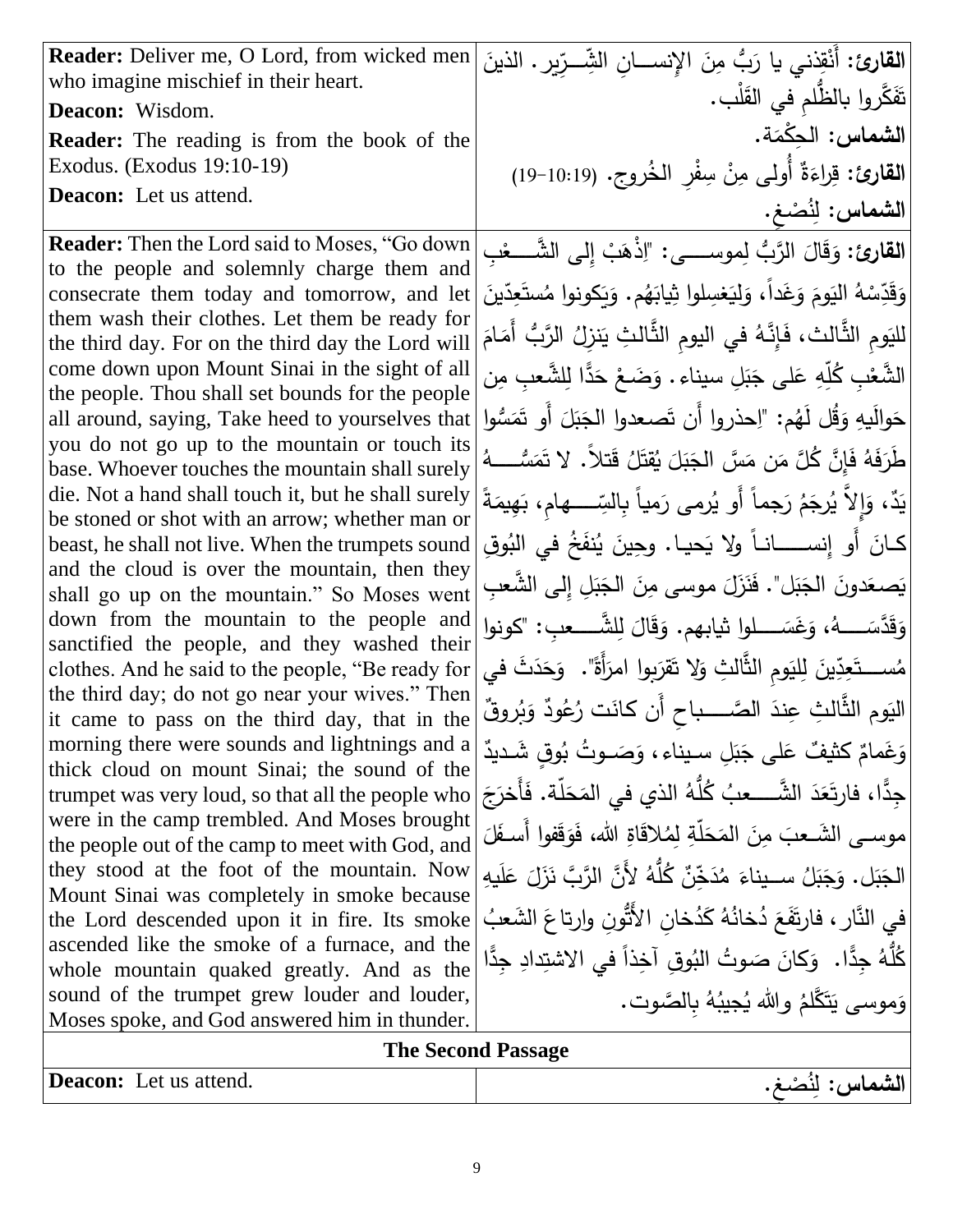| <b>Reader:</b> Deliver me from mine enemies, O God.                                                    | ا <b>لقـارئ:</b> أَنقِـذني مِن أَعـدائي يـا الله. نَجِّني مِن عُمَّـالِ  |
|--------------------------------------------------------------------------------------------------------|--------------------------------------------------------------------------|
| Save me from those who work iniquity.                                                                  | الإثم.                                                                   |
| Deacon: Wisdom.                                                                                        | الشماس: الحكْمَة.                                                        |
| <b>Reader:</b> The Reading is from the Book of Job.<br>$(38:1-21; 42:1-5)$                             | ا <b>لقارئ:</b> قِراءَةٌ ثانِيةٌ مِنْ سِفْرٍ أَيُّوبَ الصِّدِّيقِ.       |
| Deacon: Let us attend.                                                                                 | الشماس: لِنُصْغ.                                                         |
| <b>Reader:</b> Then the Lord answered Job out of the                                                   | القارئ: فَأَجَابَ الرَّبُّ أَيُّوبَ مِنَ العَاصِــفَةِ وَقَال: "مَن      |
| whirlwind and said: "Who is this who hides<br>counsel from me and confines words in his heart          | هَذا الذي يَكتُمُ عَلَيَّ آراءَهُ وَيَضـــــمُرُ أَقوالَهُ في قَلبِهِ    |
| and thinks to conceal them from me? Gird thy                                                           | وَيَظُنُّ أَنَّهُ يُخفيها عَنّى. شُدَّ وَسطَكَ وَكُن رَجُلاً! إِنِّي     |
| waist like a man; I will question thee, and you<br>will answer me. Where were you when I laid the      | سَائِلُكَ فأَجِبنى. أَينَ كُنتَ حِينَ أَسَّستُ الأَرضَ؟ أَخبِر           |
| foundations of the earth? Tell me, if you have                                                         | إِن كُنتَ عالماً بالفِطنَـة. مَن وَضَعَ مَقَاديرَها إِن كُنتَ            |
| understanding. Who<br>determined<br>its<br>measurements? Surely you know! Or who                       | تَعلَمُ أَم مَن مَدَّ خَيطاً عَلَيهـــا؟ عَلَى أَيِّ شَيءٍ غُرِزَت       |
| stretched the line upon it? To what were its                                                           | قَواعِدُها وَمَنِ الذي وَضَـــــعَ حَجَرَ زاويَتِها. إِذْ كانَت          |
| foundations<br>fastened? Or who<br>laid<br>its<br>cornerstone when the morning stars were made,        | كَوَاكِبُ الصُّــبحِ تُرَنِّمُ جميعاً وكُلُّ مَلائِكَةِ الله يَهتِفون؟   |
| and all my angels praised me in a loud voice. I                                                        | وَمَنْ حَجَزَ الْبَحرَ بِـأَبوابِ حِينَ انـدَفَعَ خَـارِجِـأَ مِنَ       |
| shut up the sea with doors when it burst forth and<br>issued from the womb; I made the clouds its      | الرَّحِمِ. إذ جَعَلتُ الغَمَـامَ لِبـاســـــاً لَـهُ والغَيمَ المُظْلِمَ |
| garment, and thick darkness its swaddling band;                                                        | قِمَاطاً. وَفَرَضـــــدُّ عَلَيهِ حكمِي وَجَعَلتُ لَـهُ أَقفالاً         |
| I fixed my limit for it and set bars and doors; and<br>I said, 'This far you may come, but no farther, | وأَبواباً. وَقُلتُ: إِلى هُنا تأتي وَلا تَتَعَدَّى وَهُنا يَقِفُ         |
| and here you proud waves must stop!' Have you<br>commanded the morning since your days began           | طُغيانُ أَمواجِكَ؟ أَأَنتَ في أَيَّامِكَ أَمَرتَ الصُّــــبحَ            |
| and caused the dawn to know its place that it                                                          | وَأَرسَلتَ الفَجرَ إِلى مَوضِعِهِ. لِيَأْخُذَ بِأَطْرافِ الأرضِ          |
| might take hold of the ends of the earth and the<br>wicked be shaken out of it? Or did you take clay   | لَفَيُنفَضَ الأَشْــــرارُ عَنها؟ أَم أَنتَ أَخَذتَ طَيناً وَخَلَقتَ     |
| of the ground and form a living creature and set                                                       | حَيَواناً وَجَعَلتَهُ عَلَى الأرض مُتَكَلِّماً؟ وَحرَمتَ الأشرارَ        |
| it with the power of speech upon the earth? From<br>the wicked have you removed light and crushed      | نُورَهُم وَحَطَّمتَ الذِّراعَ المُرتَفِعَة. هَل وَصَـــــلتَ إِلَى       |
| the arm of the proud? Have you entered the                                                             | يَنَابِيعِ البَحرِ أَمِ جُلتَ في أَعماقِ الغَمرِ ؟ هَلِ انفَتَحَتْ       |
| springs of the sea? Or have you walked in search<br>of the depths? Have the gates of death been        | لَكَ أَبوابُ المَوتِ أَمِ عَايَنْتَ أَبوابَ ظِلالٍ المَوتِ؟ هَل          |
| revealed to you? Or have you seen the doors of<br>the shadow of death? Have you comprehended           | أَحَطْتَ بِسِــــعَةِ الأَرضِ؟ أَخبِر إِن كُنتَ عَالماً بِكُلِّ          |
| the breadth of the earth? Tell me, what is the                                                         | ذلــك. أينَ الطَّرِيقُ إلى مَقَرّ النُّورِ ؟ والظُّلمَــةُ أينَ          |
| extent of it? Where is the way to the dwelling of<br>light? And darkness, where is its place, that you | مَوضِـــعُها؟ لِتَذهَبَ بِهِما إِلى أرضِـــهِما وتَعرفَ طَرُقَ           |
| may take it to its territory and know the paths to                                                     | مَســــكِنِهما. فَأَعرفُ إذ ذاكَ أَنَّكَ كُنتَ قَد وُلِدتَ فيها          |
| its home? Do you know it because you were born                                                         |                                                                          |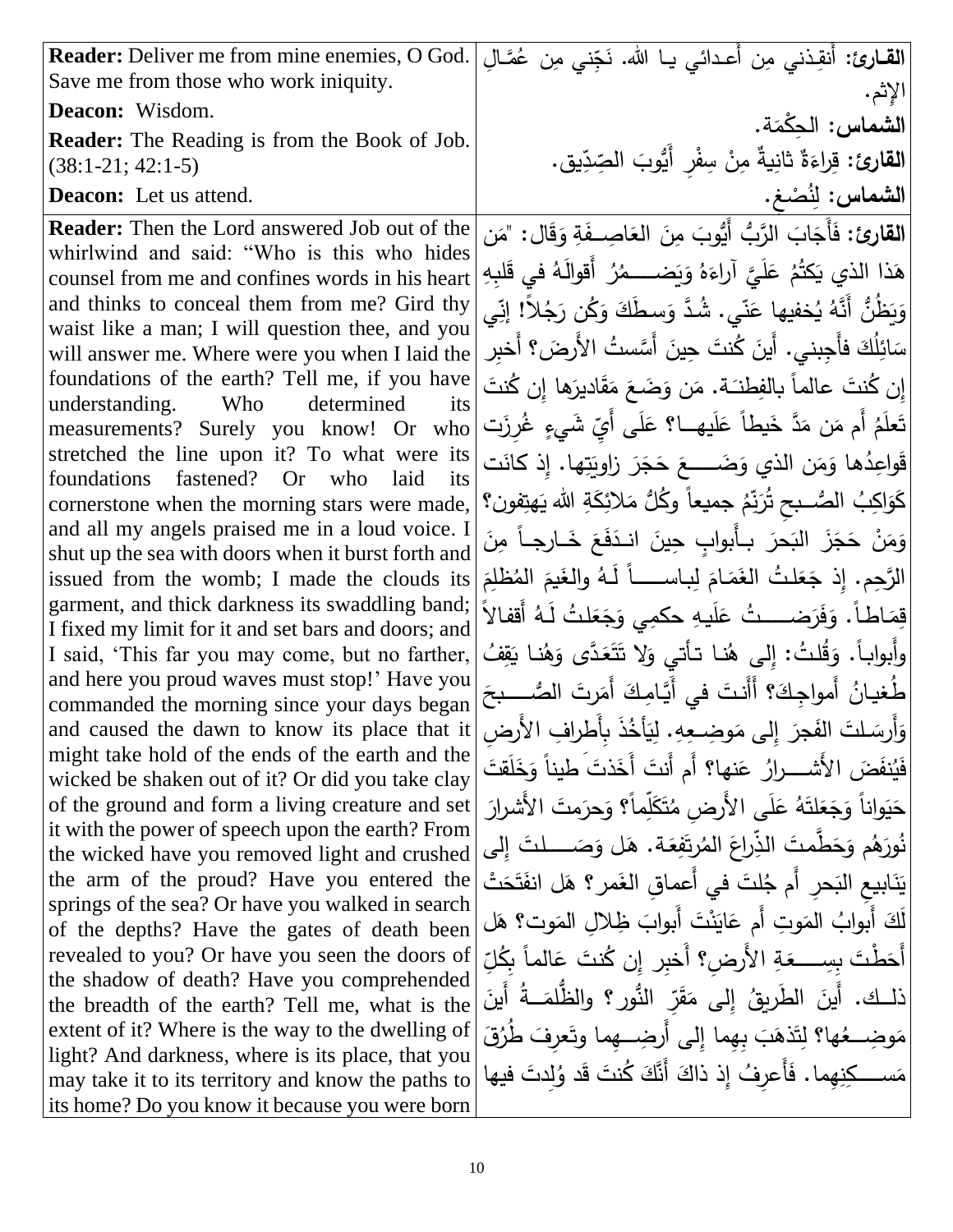then or because the number of your days is great?" Then Job answered the Lord and said: "I know that thou canst do everything, and that no purpose of thine can be withheld from thee. Thou didst ask, 'Who is this who hides counsel from thee? Or who keeps back his words, and thinks to hide them from thee?' Or who can tell me what I did not know?' But hear me, O Lord, and let me speak; thou didst say, 'I will question thee, and you will answer me.' I have heard of thee by the hearing of the ear, but now my eye sees thee."

وَأَنَّ عَدَدَ أَيَّامِكَ كَثير . فَأَجَابَ أَيُّوبُ الزَّبَّ وقالَ: "قَد<br>مَذَذَ أَيَّامِكَ كَثير .  $\overline{\phantom{a}}$ **∶** ֺ֧<sup>ֺ</sup> َ َ َ َ عَلِمتُ أَنَّكَ قَادِرٌ عَلى كُلِّ شَــــيءٍ فَلا يَتَعَذَّرُ عَلَيكَ<br>يَجْمَعُنَّ أَنَّكَ قَادِرٌ عَلى كُلِّ شَــــيءٍ فَلا يَتَعَذَّرُ عَلَيكَ <u>ء</u> **ء**<br>، .<br>ا <u>ء</u> أَمر . أخفَيتَ مَشـــــورَتَكَ ولم تَبُحْ بِها. فتكلَّمتُ بكَلامٍ **ٔ** <u>آ</u> .<br>م ا<br>ا باطْلٍ على مُعجِزاتٍ لا أُدرِكُ مَغزاها وعجائِبَ فَوقَ ا<br>ا  $\overline{\phantom{0}}$ .<br>. َ مُتَناوَلِ فَهمي. اِسمَع، فَلي بَعدُ ما أَقولُهُ، وَما أَسأَلُكَ<br>منظمة َ ٔ. َ ا<br>ا .<br>ا عَنهُ فَأَخبِرنِي. كُنتُ قَد سَمِعتُكَ سَمعَ الأَذُنِ أَمَّا الآنَ  $\zeta$ ً<br>ب ً<br>أ فَعَيني قَد رَأتك.

#### **The Third Passage**

**Deacon:** Wisdom.

**Reader:** The Reading is from prophecy of Isaiah. (50:4-11)

**Deacon:** Let us attend.

**Reader:** The Lord God has given me the tongue of the learned that I should know how to speak a word. He awakens me morning by morning; he awakens my ear to hear as the learned. The Lord God has opened my ear; I was not rebellious, nor did I turn away. I gave my back to those who struck me and my cheeks to those who plucked out the beard; I did not hide my face from shame and spitting. For the Lord God will help me, so I will not be disgraced; therefore, I have set my face like a solid rock, and I know that I will not be ashamed. He is near who justifies me: who will contend with me? Let us stand together. Who is my adversary? Let him come near me. Surely the Lord God will help me; who will condemn me? Indeed they will all grow old like a garment; the moth will eat them up. Who among you fears the Lord? Who obeys the voice of his Servant? Who walks in darkness and has no light? Let him trust in the name of the Lord and rely upon his God. Look, all you who kindle a fire, who encircle yourselves with sparks: Walk in the light of your fire and in the sparks you have kindled; this is what you will have from my hand: You will lie down in sorrow.

ا**لشمّاس:** الحِكْمَة.<br>م <u>ٔ</u> َ <mark>القارئ:</mark> قِراءَةٌ ثَالِثَةٌ مِنْ نُبوءَةِ إشَعيا النّبي.<br>ا َ .<br>-**اس:**  ْص **الشم** ِغ ن ل . ِ

ا**لقارئ:** آتَاني الرَّبُّ لِسَـــانَ أَدَبٍ يَبعَثُ كَلِمَةً لأَعرِفَ<br>يَسْتَعَلَّمَ ا<br>ا َ َ .<br>ا .<br>ا .<br>-ً<br>أ  $\zeta$ أَن أَسنُدَ المُعيي، يُنَبِّهُ أَذنُيَّ صَبَاحاً فَصَبَاحاً لأَسمَعَ<br>. ا<br>ا َ َ ٔ. ا<br>. َ لِّمين. السَّــــدِّدُ الرَّبُّ فَتَحَ أَذُنَيَّ فَلَم أَعص ِ وَلا َ َ  $\tilde{\phantom{0}}$ <u>ہ</u> لّ َ َع ت الم َ كََّّ رَجَعتُ إِلَي الوَراءِ. أَسـلَمتُ ظَهري لِلضَّـاربِينَ وَخَدَّيَّ<br>حَقَّـٰ اللَّهِ َ لِلنَّاتِفين وَلَم أُســـتُر وَجهِي عَنِ الإِهَانَاتِ والنُبصَـــاقِ.<br>. َ ا<br>ا َ ء<br>ِ ء<br>۔ َ ِك َذل و ةِ ا ِإلهان ل مِن َم أَخََّّج ل ِك َذل ِ ني ل عين ب ي الَّر ِد ّ ال َّسي لِ َ .<br>ا .<br>ا ֺ֧<sup>֓</sup> َ جَعَلتُ وَجهِي كالصَّـــوَّانِ وَأَنا عَالِمٌ بِأَني لا أُخزى. <u>م</u> َ َ ِ ري ق ّ َر ب م ن ً! م ا ع م ل َمث لن ني؟ ف م ِ اصََّّ خ ن الذي ي َم ٌب ف ري ً<br>ً َ ً<br>ً ֡֡<u>֡</u> َ َ ً<br>ً صَاحِبُ دَعوى عَلَيَّ؟ فَليَتَقَدَّم إِليَّ! ها إِنَّ السَّيِّد الرَّبَّ<br>. .<br>م <u>بَ</u>ّ َبا َ  $\overline{a}$ َ َّو ِب ً كَّالث ميعَّا م ج ني؟ هَّا ِإنَّه ِم ّ ر ج ِن الَّذي ي َ َم ني ف عين ي  $\ddot{\phantom{0}}$ َ ُّتُّ يَأْكُلُهُم. مَن مِنكُم يَخَافُ الزَّبَّ فَليَســمَعِ ا<br>. <u>ہ</u> َ ا<br>ا يَبِلُون، العُثُّ يَأْكُلُهُم. مَن مِنكُم يَخَافُ الرَّبَّ فَلَيَســمَعِ | صَــوتَ عَبدِهِ، وَمَن يَسـيرُ في الظُلُمَاتِ وَلا ضَــوءَ لَهُ َ َ ا<br>ا َ َ  $\zeta$ فَليَتوكَّل عَلى اسمِ الرَّبِّ، وَلِيَعتَمِد عَلى إِلَهِه. يا جَميعَ  $\ddot{\phantom{0}}$ َ <u>ء</u>  $\ddot{ }$ َ مُوقِدي النَّارِ ۖ والدَّائِرينَ حَولَ شَرَارِها، أَدخُلوا في لَهيبِ َ  $\overline{a}$ َ نَارِكُم، وَفي الشَّرَرِ الذي أَضرَمتُم، هَذا لَكُم مِن يَدي، |<br>يَأْتُمُ مَنْ يَسْتَمَرَّزُ .<br>ا ى<br>ئا .<br>م َ إِنَّكُم في الألَمِ تَضْطُجِعُون.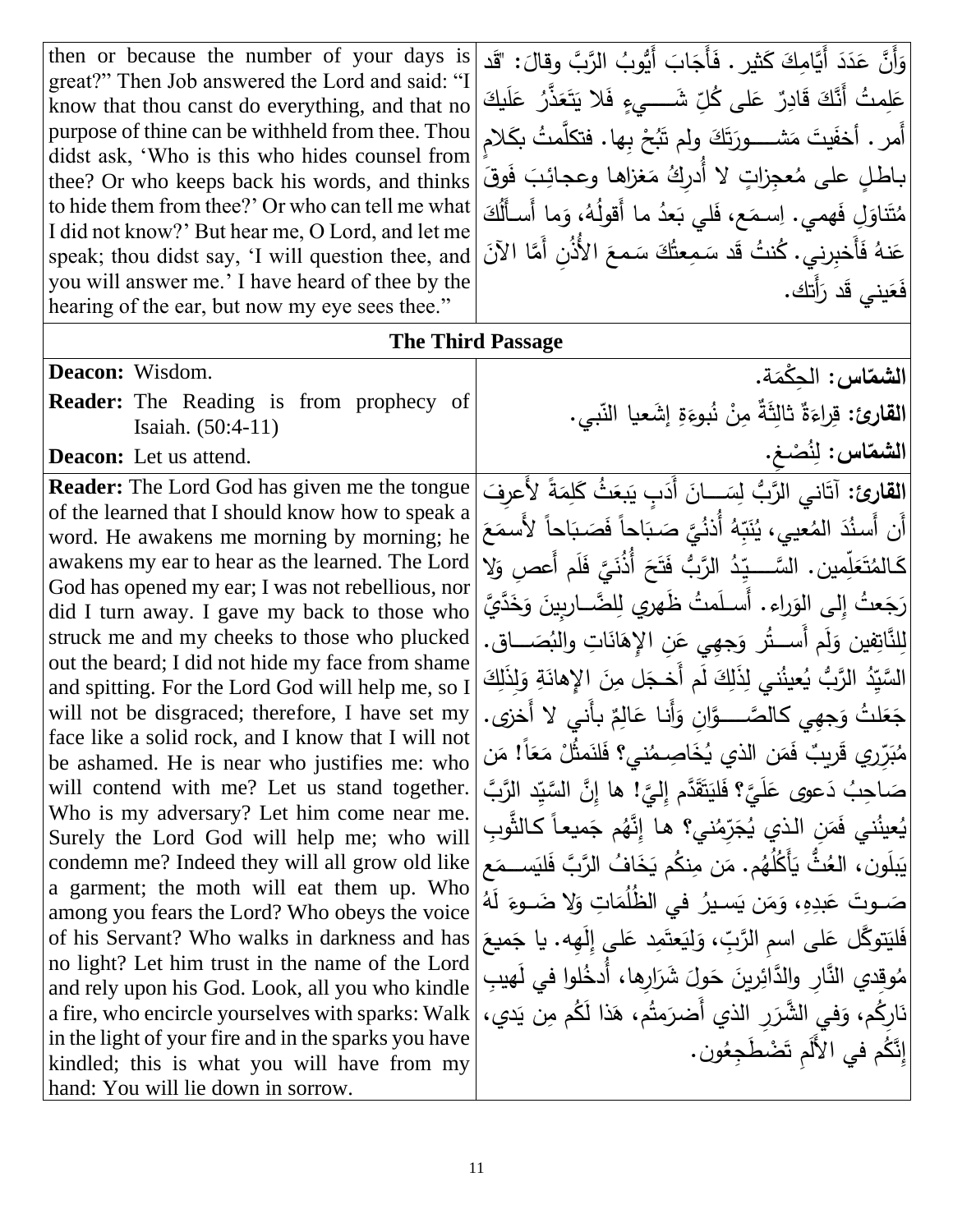### **THE PRAYER OF THE TRISAGION HYMN**

| <b>Priest:</b> ( <i>QUIETLY</i> ) O Holy God, Who restest in                                 | ا <b>لكاهن: <i>(سراً)</i> أيُّه</b> ا الإِلهُ القُدّوسُ، المُسْتَريحُ في                                             |
|----------------------------------------------------------------------------------------------|----------------------------------------------------------------------------------------------------------------------|
| the Holy Place; Who art hymned by the                                                        | القِدّيسين، المُسَبَّحُ مِنَ السَّارافيم بِأَصْواتٍ ثُلاثِيَّةِ                                                      |
| Seraphim with thrice-Holy cry, and glorified by                                              |                                                                                                                      |
| the Cherubim, and worshiped by every Heavenly                                                | النَّقْديسِ، والمُمَجَّدُ مِنَ الشَّاروبِيم، والمَسْجودُ لَهُ مِنْ                                                   |
| Power; Who out of nothingness hast brought all                                               | جَميع القُوّاتِ السَّماوِيَّة. يا مَنْ أَخْرَجْتَ كُلَّ الأَشْياءِ                                                   |
| things into being; Who hast created man                                                      |                                                                                                                      |
| according to Thine image and likeness and hast                                               | مِنَ العَدَمِ إلى الوُجودِ، وخَلَقْتَ الإِنْسانَ على صورَتِكَ                                                        |
| adorned him with Thine every gift; Who givest                                                | ومِثالِكَ، وَزَيَّنْتَهُ بِجَميعٍ مَواهِبِكَ، يا مَنْ تَمْنَحُ لِلْطَالِبِ                                           |
| to him that askest wisdom and understanding;                                                 |                                                                                                                      |
| Who despisest not the sinner, but hast appointed                                             | حِكْمَةً وفَهْماً ولا تُهْمِلُ الذين يُخْطِئونَ، بَلْ إِنَّكَ وَضَعْتَ                                               |
| repentance unto salvation; Who hast vouchsafed<br>unto us, Thy humble and unworthy servants, | تَوْبَةً لِلْخَلاصِ. يا مَنْ أَهَّلْتَنا نَحْنُ عبيدَكَ الأَذِلّاءَ، غيرَ                                            |
| even in this hour, to stand before the glory of Thy                                          | الْمُسْتَحِقِّينَ، أَنْ نَقِفَ في هذِهِ السَّاعَةِ أَيضاً أَمامَ مَجْدِ                                              |
| Holy Altar and to offer the worship and praise                                               | مَذْبَحِكَ المُقَدَّسِ، وأَنْ نُقَدِّمَ لَكَ السُّجودَ والتَّمْجِيدَ                                                 |
| which are due unto Thee: Thyself, O Master,                                                  |                                                                                                                      |
| receive even from the mouth of us sinners the                                                | المُتَوَجِّبَ لَكَ. أَنْتَ أَيُّها السَّيِّدُ، تَقَبَّلْ مِنْ أَفْواهِنا أَيْضاً                                     |
| Thrice-Holy Hymn, and visit us in Thy<br>goodness. Pardon us every transgression, both       | نَحْنُ    الخَطَأَةَ    التَّسبيحَ    المُثَلَّثَ    التَّقْديس ،    وافْتَقِدْنا                                    |
| voluntary and involuntary; sanctify our souls and                                            | بِصَلاحِكَ، واغْفِرْ لَنا كُلَّ إِثْمِ طَوْعِيِّ أَو كُرْهِيِّ، وَقَدِّسْ                                            |
| bodies; and grant us to serve Thee in holiness all                                           |                                                                                                                      |
| the days of our life: through the intercessions of                                           | نُفوسَنا وأجْسادَنا، وهَبْ لَنا أَنْ نَعْبُدَكَ بالبِرِّ كُلَّ أيّام                                                 |
| the Holy Theotokos and of all the Saints, who                                                | حَياتِنا، بِشَفاعاتِ القِدّيسَةِ وإِلِدَةِ الإِلهِ، وجميع القِدّيسينَ                                                |
| from the beginning of the world have been well-                                              |                                                                                                                      |
| pleasing unto Thee.                                                                          | الذينَ أَرْضَوْكَ منْذُ الدَّهْرِ .                                                                                  |
| <b>Deacon:</b> Let us pray to the Lord.                                                      | ا <b>لشماس:</b> إلى الرَّبِّ نَطْلُب.                                                                                |
| Choir: Lord, have mercy.                                                                     | ا <b>لجوق:</b> يا رَبُّ ارْحَم.                                                                                      |
|                                                                                              | المُكَاهِن: لأنكَ قُدُوسٌ أَنْتَ يا إِلْهَنا وَلَكَ نرْفَعُ الْمَجْدَ Priest: For holy art Thou, O our God, and unto |
| Thee do we ascribe glory to the Father and to the                                            |                                                                                                                      |
| Son and to the Holy Spirit, now and ever                                                     | إَيُّها الآبُ، والإِبنُ، والرُّوحُ القُدُسُ، الآنَ وكُلَّ أوانِ                                                      |
| <b>Deacon:</b> and unto ages of ages.                                                        | الشماس:  وإلى دَهرِ الدَّاهِرِينِ.                                                                                   |
| <b>Choir:</b> Amen.                                                                          | ا <b>لجوق</b> : أمين.                                                                                                |
| <b>THE TRISAGION HYMN</b>                                                                    |                                                                                                                      |
| <b>Choir:</b> Holy God, Holy Mighty, Holy Immortal:                                          | ا <b>لجوقــة:</b> قُدّوسٌ اللهُ، قُدّوسٌ القوي، قُدّوسٌ الـذي لا                                                     |
| have mercy on us. (THRICE)                                                                   |                                                                                                                      |
| Glory to the Father, and to the Son, and to the                                              |                                                                                                                      |
| Holy Spirit; both now and ever, and unto ages of                                             |                                                                                                                      |

12

*ages. Amen.*

. آمين. َ

وإلى دهِر الداهرين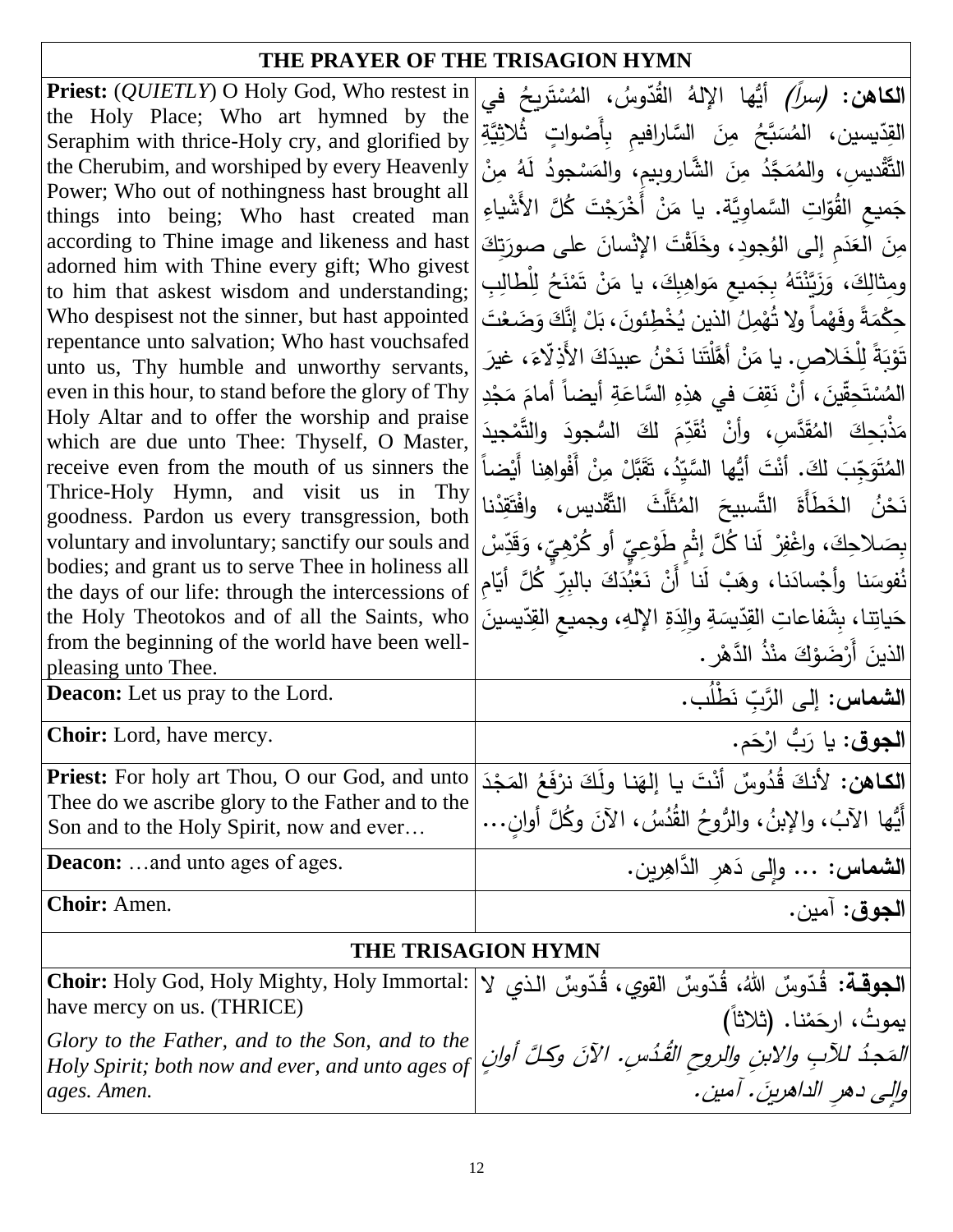| Deacon: With strength!<br> ا <b>لجوقـة:</b> قُدّوسٌ اللهُ، قُدّوسٌ القوي، قُدّوسٌ الذي لا<br><b>Choir:</b> Holy God, Holy Mighty, Holy Immortal:<br>have mercy on us.<br><b>THE EPISTLE</b><br><b>Deacon:</b> Let us attend!<br><b>Reader:</b> The rulers gathered together against the<br>القارئ: رُؤســـاءُ الشــــعوبِ اجْتَمَعوا على الرَّبِّ وَعلى<br>Lord and against His anointed. Why do the<br>nations conspire, and the peoples plot in vain?<br>Deacon: Wisdom!<br><b>Reader:</b> The reading from the first Epistle of<br>القارئ: فَصْـــلٌ مِنْ رِســـالَة القِدّيس بولُسَ الرَّســـولِ<br>Saint Paul to the Corinthians. (11:23-32)<br> الأولى إلى أهل كورنشں.<br><b>Deacon:</b> Let us attend!<br> ا <b>لقارئ:</b> يا إِخْوَةُ، إِنِّي تَسَلَّمْتُ مِنَ الرَّبِّ ما قَدْ سَلَّمْتُهُ<br><b>Reader:</b> Brethren, I received from the Lord that<br>which I also handed on to you: that the Lord<br>Jesus on the night when he was betrayed took<br>bread; and when he had given thanks, he broke it<br>and said: "Take, eat; this is my body which is<br>broken for you; do this in remembrance of me."<br>In the same manner he also took the cup after<br>supper, saying: "This cup is the new covenant in<br>my blood. Do this, as often as you drink it, in<br>remembrance of me." For as often as you eat this<br>bread and drink this cup, you proclaim the Lord's<br>death till he comes. Therefore, whoever eats this<br>bread or drinks this cup of the Lord in an |                   | قُدّوسٌ الذي لا يموتُ، ارحَمْنا.                                                                                                                                                                                                                                                                                                                                                                                                                                                                                                                                                                                                                                                                                                                                                                                                                                                                                                                                                                                                                                                                                                                                                                          | Holy Immortal: have mercy on us.                  |
|-------------------------------------------------------------------------------------------------------------------------------------------------------------------------------------------------------------------------------------------------------------------------------------------------------------------------------------------------------------------------------------------------------------------------------------------------------------------------------------------------------------------------------------------------------------------------------------------------------------------------------------------------------------------------------------------------------------------------------------------------------------------------------------------------------------------------------------------------------------------------------------------------------------------------------------------------------------------------------------------------------------------------------------------------------------------------------------------------------------------------------------------------------------------------------------------------------------------------------------------------------------------------------------------------------------------------------------------------------------------------------------------------------------------------------------------------------------------------------------------|-------------------|-----------------------------------------------------------------------------------------------------------------------------------------------------------------------------------------------------------------------------------------------------------------------------------------------------------------------------------------------------------------------------------------------------------------------------------------------------------------------------------------------------------------------------------------------------------------------------------------------------------------------------------------------------------------------------------------------------------------------------------------------------------------------------------------------------------------------------------------------------------------------------------------------------------------------------------------------------------------------------------------------------------------------------------------------------------------------------------------------------------------------------------------------------------------------------------------------------------|---------------------------------------------------|
|                                                                                                                                                                                                                                                                                                                                                                                                                                                                                                                                                                                                                                                                                                                                                                                                                                                                                                                                                                                                                                                                                                                                                                                                                                                                                                                                                                                                                                                                                           |                   |                                                                                                                                                                                                                                                                                                                                                                                                                                                                                                                                                                                                                                                                                                                                                                                                                                                                                                                                                                                                                                                                                                                                                                                                           |                                                   |
|                                                                                                                                                                                                                                                                                                                                                                                                                                                                                                                                                                                                                                                                                                                                                                                                                                                                                                                                                                                                                                                                                                                                                                                                                                                                                                                                                                                                                                                                                           | الشمّاس: قُوَّةٌ! |                                                                                                                                                                                                                                                                                                                                                                                                                                                                                                                                                                                                                                                                                                                                                                                                                                                                                                                                                                                                                                                                                                                                                                                                           |                                                   |
|                                                                                                                                                                                                                                                                                                                                                                                                                                                                                                                                                                                                                                                                                                                                                                                                                                                                                                                                                                                                                                                                                                                                                                                                                                                                                                                                                                                                                                                                                           |                   |                                                                                                                                                                                                                                                                                                                                                                                                                                                                                                                                                                                                                                                                                                                                                                                                                                                                                                                                                                                                                                                                                                                                                                                                           |                                                   |
|                                                                                                                                                                                                                                                                                                                                                                                                                                                                                                                                                                                                                                                                                                                                                                                                                                                                                                                                                                                                                                                                                                                                                                                                                                                                                                                                                                                                                                                                                           | يموثُ، ارجَمْنا.  |                                                                                                                                                                                                                                                                                                                                                                                                                                                                                                                                                                                                                                                                                                                                                                                                                                                                                                                                                                                                                                                                                                                                                                                                           |                                                   |
|                                                                                                                                                                                                                                                                                                                                                                                                                                                                                                                                                                                                                                                                                                                                                                                                                                                                                                                                                                                                                                                                                                                                                                                                                                                                                                                                                                                                                                                                                           |                   |                                                                                                                                                                                                                                                                                                                                                                                                                                                                                                                                                                                                                                                                                                                                                                                                                                                                                                                                                                                                                                                                                                                                                                                                           |                                                   |
|                                                                                                                                                                                                                                                                                                                                                                                                                                                                                                                                                                                                                                                                                                                                                                                                                                                                                                                                                                                                                                                                                                                                                                                                                                                                                                                                                                                                                                                                                           | الشماس: لِنُصْغ!  |                                                                                                                                                                                                                                                                                                                                                                                                                                                                                                                                                                                                                                                                                                                                                                                                                                                                                                                                                                                                                                                                                                                                                                                                           |                                                   |
|                                                                                                                                                                                                                                                                                                                                                                                                                                                                                                                                                                                                                                                                                                                                                                                                                                                                                                                                                                                                                                                                                                                                                                                                                                                                                                                                                                                                                                                                                           |                   |                                                                                                                                                                                                                                                                                                                                                                                                                                                                                                                                                                                                                                                                                                                                                                                                                                                                                                                                                                                                                                                                                                                                                                                                           |                                                   |
|                                                                                                                                                                                                                                                                                                                                                                                                                                                                                                                                                                                                                                                                                                                                                                                                                                                                                                                                                                                                                                                                                                                                                                                                                                                                                                                                                                                                                                                                                           |                   | مَسيحِه. لِماذا ارْتَجَّتِ الأُمَمِ، والشُعوبُ هَذَّتْ بالباطِلِ؟                                                                                                                                                                                                                                                                                                                                                                                                                                                                                                                                                                                                                                                                                                                                                                                                                                                                                                                                                                                                                                                                                                                                         |                                                   |
|                                                                                                                                                                                                                                                                                                                                                                                                                                                                                                                                                                                                                                                                                                                                                                                                                                                                                                                                                                                                                                                                                                                                                                                                                                                                                                                                                                                                                                                                                           | الشماس: الحكْمَة! |                                                                                                                                                                                                                                                                                                                                                                                                                                                                                                                                                                                                                                                                                                                                                                                                                                                                                                                                                                                                                                                                                                                                                                                                           |                                                   |
|                                                                                                                                                                                                                                                                                                                                                                                                                                                                                                                                                                                                                                                                                                                                                                                                                                                                                                                                                                                                                                                                                                                                                                                                                                                                                                                                                                                                                                                                                           |                   |                                                                                                                                                                                                                                                                                                                                                                                                                                                                                                                                                                                                                                                                                                                                                                                                                                                                                                                                                                                                                                                                                                                                                                                                           |                                                   |
|                                                                                                                                                                                                                                                                                                                                                                                                                                                                                                                                                                                                                                                                                                                                                                                                                                                                                                                                                                                                                                                                                                                                                                                                                                                                                                                                                                                                                                                                                           |                   |                                                                                                                                                                                                                                                                                                                                                                                                                                                                                                                                                                                                                                                                                                                                                                                                                                                                                                                                                                                                                                                                                                                                                                                                           |                                                   |
|                                                                                                                                                                                                                                                                                                                                                                                                                                                                                                                                                                                                                                                                                                                                                                                                                                                                                                                                                                                                                                                                                                                                                                                                                                                                                                                                                                                                                                                                                           | الشماس: لِنُصْغ!  |                                                                                                                                                                                                                                                                                                                                                                                                                                                                                                                                                                                                                                                                                                                                                                                                                                                                                                                                                                                                                                                                                                                                                                                                           |                                                   |
| body and blood of the Lord. But let a man<br>examine himself, and so let him eat of the bread<br>and drink of the cup. For he who eats and drinks<br>in an unworthy manner eats and drinks judgment<br>to himself, not discerning the Lord's body. For<br>this reason, many are weak and sick among you,<br>and many have died; For if we would judge<br>ourselves, we would not be judged. But when we                                                                                                                                                                                                                                                                                                                                                                                                                                                                                                                                                                                                                                                                                                                                                                                                                                                                                                                                                                                                                                                                                   |                   | إِلَيْكُمْ، أَنَّ الرَّبَّ في اللَّيْلَةِ الَّتِي أَسْـــلِمَ فيها، أَخَذَ خُبْزاً<br> وَشَــكَرَ وَكَسَــرَ وقَالَ: "خُذوا كُلوا، هَذا هُوَ جَسَــدي،<br> الذي يُكْسَـــرُ ۗ لِأَجْلِكُمْ. إِصْـــذَعوا هَذا لِذِكْرِي ." وكَذَلِكَ<br> الكَأْسُ مِنْ بَعْدِ الْعَشْـاءِ قَائِلاً: "هَذِهِ الْكَأْسُ هِيَ الْعَهْدُ<br> الجَديدُ بدَمي. إِصْـــذَعوا هَذا، كُلَّما شَـــرِنتُمْ، لِذِكْرِي."<br> فائِكُمْ كُلَّمـا أَكَلْتُمْ هَذا الخُبْزَ وَشَــــرِبْتُمْ هَذِهِ الكَأْسَ،<br>تُخْبِرِونَ بِمَوْتِ الرَّبِّ إِلَى أَنْ يَأْتِي. فَأَيُّ مَنْ أَكَلَ هَذَا<br>الْخُبْزَ أَوْ شَــــربَ كَأْسَ الرَّبّ بغَيْر اسْــــتِحْقاق، فَهُوَ<br>مُجْرِمٌ إِلَى جَسَدَ الرَّبِّ وَدَمِهِ. فَليَخْتَبِرِ الإِنْسانُ نَفْسَهُ،<br>وَهَكَـٰذا فَلْيَـأَكُـلْ مِنْ هَـٰذا الخُبْرْ وَلْيَشْــــرَبْ مِنْ هَـٰذِهِ<br> الكَأْس. لأنَّ مَنْ يَأْكُلُ ويَشْـرَبُ بِغَيْرِ اسْـتِحْقاقِ، إنَّما<br>يَأْكُلُ وَبَشْرَبُ دَيْنُونَةً لِنَفْسِهِ، إِذْ لَمْ يُمَيّزُ ۚ جَسَدَ الرَّبِّ.<br> ولذَلِكَ، كَثَرَ  فيكُمُ المَرْضــى والسِّـقامَ، وكَثيرونَ رَقَدوا.<br> وَلَوْ كُنَّا نَدينُ أَنْفُسَـــنا، لَما كنَّا نُدان. وَفي دَيْنونَتِنا<br>هَـٰذِهِ، إِنَّمـا نُؤَدَّبُ مِنَ الرَّبِّ، لِئَلاَّ يُحْكَمَ عَلَيْنـا مَعَ | unworthy manner will be guilty of sin against the |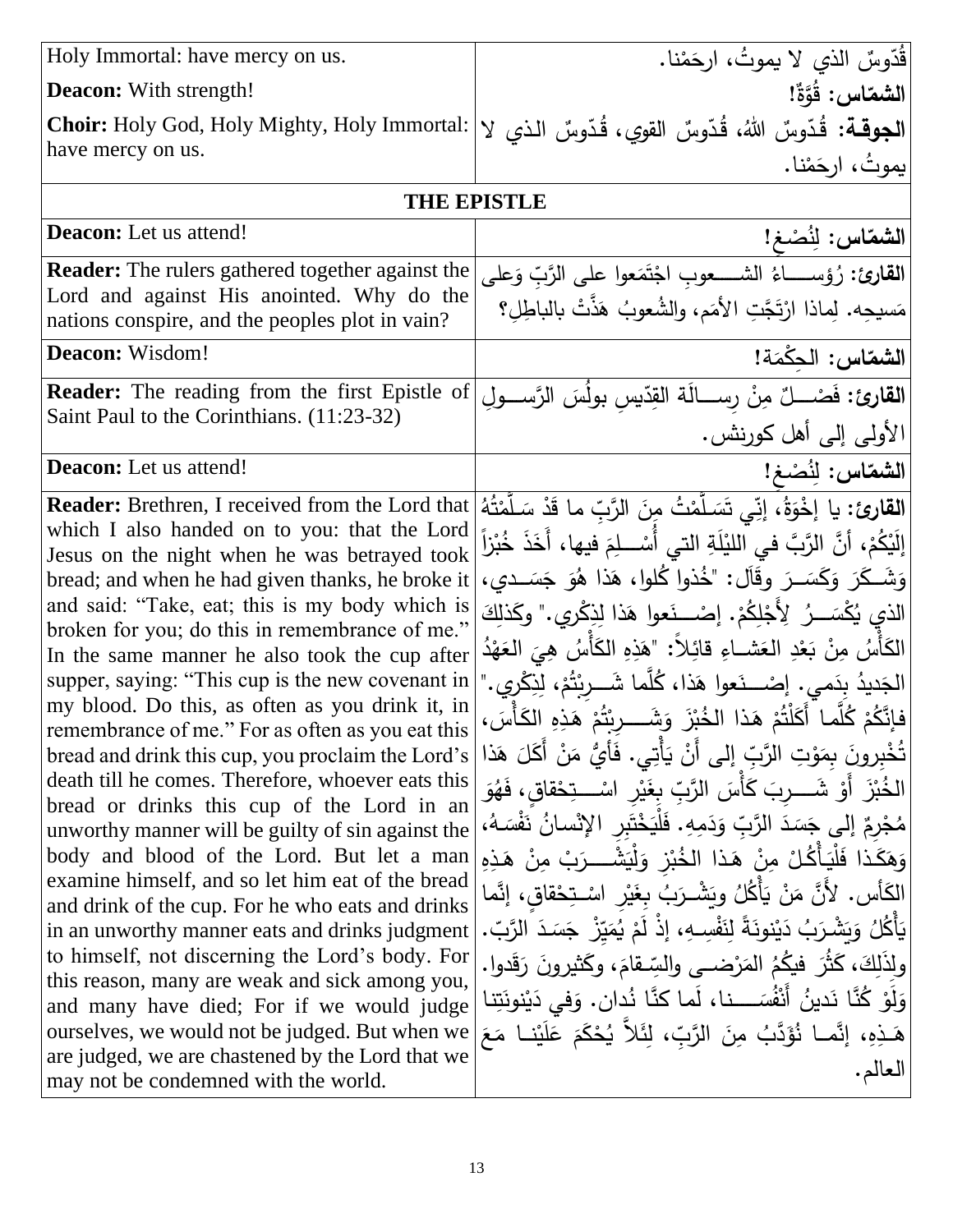**Priest:** Peace be to thee that readest!

**Choir:** Alleluia, Alleluia, Alleluia.

ا**لكاهِنْ: السَّلامُ لَكَ أَيُّها القارئ!**<br>س**ت** َ

| Choir: Alleluia, Alleluia, Alleluia.                                                                                                                                                                                                                                                                                                                                                                                                                                                                                                                                                                                                                                                                                                                                                                                                                                                                                                                                                                                                                                                                                                                                                                                                                                                                                                                               | ا <b>لجوقة:</b> هَلِلوبيا، هَلِلوبيا، هَلِلوبيا.                                                                                                                                                                                                                                                                                                                                                                                                                                                                                                                                                                                                                                                                                                                                                                                                                                                                                                                                                                                                                                                                                                                                                                                                                                                                 |  |  |  |
|--------------------------------------------------------------------------------------------------------------------------------------------------------------------------------------------------------------------------------------------------------------------------------------------------------------------------------------------------------------------------------------------------------------------------------------------------------------------------------------------------------------------------------------------------------------------------------------------------------------------------------------------------------------------------------------------------------------------------------------------------------------------------------------------------------------------------------------------------------------------------------------------------------------------------------------------------------------------------------------------------------------------------------------------------------------------------------------------------------------------------------------------------------------------------------------------------------------------------------------------------------------------------------------------------------------------------------------------------------------------|------------------------------------------------------------------------------------------------------------------------------------------------------------------------------------------------------------------------------------------------------------------------------------------------------------------------------------------------------------------------------------------------------------------------------------------------------------------------------------------------------------------------------------------------------------------------------------------------------------------------------------------------------------------------------------------------------------------------------------------------------------------------------------------------------------------------------------------------------------------------------------------------------------------------------------------------------------------------------------------------------------------------------------------------------------------------------------------------------------------------------------------------------------------------------------------------------------------------------------------------------------------------------------------------------------------|--|--|--|
| <b>THE GOSPEL</b>                                                                                                                                                                                                                                                                                                                                                                                                                                                                                                                                                                                                                                                                                                                                                                                                                                                                                                                                                                                                                                                                                                                                                                                                                                                                                                                                                  |                                                                                                                                                                                                                                                                                                                                                                                                                                                                                                                                                                                                                                                                                                                                                                                                                                                                                                                                                                                                                                                                                                                                                                                                                                                                                                                  |  |  |  |
| <b>Deacon:</b> Wisdom! Stand upright! Let us hear the<br>Holy Gospel.                                                                                                                                                                                                                                                                                                                                                                                                                                                                                                                                                                                                                                                                                                                                                                                                                                                                                                                                                                                                                                                                                                                                                                                                                                                                                              | [الشَّماس: الحِكْمَةُ! فَلْنَستَقِمْ ولْنَسْمَعِ الإِنْجِيلَ الْمُقَدَّس.<br> الكاهِن: السَّلامُ لِجَميعِكُم.                                                                                                                                                                                                                                                                                                                                                                                                                                                                                                                                                                                                                                                                                                                                                                                                                                                                                                                                                                                                                                                                                                                                                                                                    |  |  |  |
| <b>Priest:</b><br>Peace be to all.                                                                                                                                                                                                                                                                                                                                                                                                                                                                                                                                                                                                                                                                                                                                                                                                                                                                                                                                                                                                                                                                                                                                                                                                                                                                                                                                 |                                                                                                                                                                                                                                                                                                                                                                                                                                                                                                                                                                                                                                                                                                                                                                                                                                                                                                                                                                                                                                                                                                                                                                                                                                                                                                                  |  |  |  |
| <b>Choir:</b><br>And to thy spirit.                                                                                                                                                                                                                                                                                                                                                                                                                                                                                                                                                                                                                                                                                                                                                                                                                                                                                                                                                                                                                                                                                                                                                                                                                                                                                                                                | الجوقة: ولروجِكَ.                                                                                                                                                                                                                                                                                                                                                                                                                                                                                                                                                                                                                                                                                                                                                                                                                                                                                                                                                                                                                                                                                                                                                                                                                                                                                                |  |  |  |
| <b>Priest:</b><br>The reading from the Holy Gospel<br>according to St. Matthew.                                                                                                                                                                                                                                                                                                                                                                                                                                                                                                                                                                                                                                                                                                                                                                                                                                                                                                                                                                                                                                                                                                                                                                                                                                                                                    | ا <b>لكاهِن:</b> فَصْــــلٌ شَــــريفٌ مِنْ بِشــــارَةِ القِدّيسِ <b>مَتَّى</b><br>الإِنْجِيلِيِّ الْبَشْيرِ والتِّلْمِيذِ الطَّاهِرِ .                                                                                                                                                                                                                                                                                                                                                                                                                                                                                                                                                                                                                                                                                                                                                                                                                                                                                                                                                                                                                                                                                                                                                                         |  |  |  |
| <b>Choir:</b><br>Glory to Thee, O Lord, glory to Thee.                                                                                                                                                                                                                                                                                                                                                                                                                                                                                                                                                                                                                                                                                                                                                                                                                                                                                                                                                                                                                                                                                                                                                                                                                                                                                                             | ا <b>لجوقة:</b> المَجْدُ لَكَ يا رَبُّ المَجْدُ لَك.                                                                                                                                                                                                                                                                                                                                                                                                                                                                                                                                                                                                                                                                                                                                                                                                                                                                                                                                                                                                                                                                                                                                                                                                                                                             |  |  |  |
| <b>Deacon:</b> Let us attend!                                                                                                                                                                                                                                                                                                                                                                                                                                                                                                                                                                                                                                                                                                                                                                                                                                                                                                                                                                                                                                                                                                                                                                                                                                                                                                                                      | الشماس: لِنُصْغ!                                                                                                                                                                                                                                                                                                                                                                                                                                                                                                                                                                                                                                                                                                                                                                                                                                                                                                                                                                                                                                                                                                                                                                                                                                                                                                 |  |  |  |
| <b>Matthew 26:2-20</b>                                                                                                                                                                                                                                                                                                                                                                                                                                                                                                                                                                                                                                                                                                                                                                                                                                                                                                                                                                                                                                                                                                                                                                                                                                                                                                                                             | مَتَّى 26:2−20                                                                                                                                                                                                                                                                                                                                                                                                                                                                                                                                                                                                                                                                                                                                                                                                                                                                                                                                                                                                                                                                                                                                                                                                                                                                                                   |  |  |  |
| <b>Priest:</b> The Lord said to his disciples, "You<br>know that after two days the Pascha is coming<br>and the Son of Man will be delivered up to be<br>crucified." Then the chief priests, the scribes, and<br>the elders of the people gathered in the palace of<br>the high priest, who was called Caiaphas, and<br>took counsel together in order to arrest Jesus by<br>stealth and kill him. But they said, "Not during<br>the feast, lest there be a tumult among the<br>people." Now when Jesus was at Bethany in the<br>house of Simon the leper, a woman came up to<br>him with an alabaster flask of very expensive<br>ointment; and she poured it on his head as he sat<br>at table. But when the disciples saw it, they were<br>indignant saying, "Why this waste? For this<br>ointment might have been sold for a large sum,<br>and given to the poor." But Jesus, aware of this,<br>said to them, "Why do you trouble the woman?<br>For she has done a beautiful thing to me. For you<br>always have the poor with you, but you will not<br>always have me. In pouring this ointment on my<br>body, she has done it to prepare me for burial.<br>Truly I say to you, wherever this gospel is<br>preached in the whole world, what she has done<br>will be told in memory of her." Then one of the<br>twelve, who was called Judas Iscariot, went to | ا <b>لكاهِن:</b> قالَ الرَّبُّ لِتَلامِيذِهِ: "تَعْلَمونَ أَنَّهُ بَعْدَ يَوْمَيْن<br>يَكُونُ الفِصْــحُ، وَابْنُ النَشَــرِ يُسْــلَمُ لِلْصَــلْبِ. حَينَئِذٍ<br>اجْتَمَعَ رُؤساءُ الكَهَذَةِ والكَتَبَةُ وشُيوخُ الشَعْبِ في دارِ<br>رَئِيسِ الكَهَنَةِ الذي يُقالُ لَهُ قَيافًا. فَتَشاوَروا أَنْ يُمْسِكُوا<br>يَســــــوعُ بِمَكْرٍ ۖ وَيَقْتُلوهُ، ولَكِنَّهُمْ قالوا "لا في العيدِ لئِلَّا ۖ<br>يَقَعُ بَلْبِالٌ في الشَّـــعْبِ." وفيما كانَ يَســـوعُ في بَيْتَ<br>عَنْيا في بَيْتِ سِـمْعانَ الأَبْرَصَ، دَنَتْ إِلَيْهِ امْرَأَةٌ مَعَها<br>قارورَةُ طِيبِ كَثيرِ الثَّمَنِ، فَأَفاضَــدَّهُ على رَأْسِــهِ وَهُوَ<br>مُتَّكِئٌ. فَلَمَّا رأَى تَلاميذُهُ ذَلِكَ، غَضِبوا وقالوا: "لِمَ هَذا<br> الإِتْلافُ؟ فَقَدْ كانَ يُمْكِنُ أَنْ يُباعَ هَذا بِكَثيرٍ وَيُعْطَى<br>لِلْمَســــاكين." فَعَلِمَ يَســــوعُ وقالَ لَهُمْ: "لِماذا تُزْعِجونَ<br>المَرْأَة؟ فإنَّها قَدْ صَــــذَعَتْ بـى صَـــــنيعاً حَسَـــناً. فَإِنَّ<br>المَســــاكينَ هُمْ عِنْدَكُمْ فـى كُلِّ حينٍ، وأمَّا أنا فَلَسْـــتُ<br>عِنْدَكُمْ في كُلِّ حينٍ. فَإِنَّ هَذِهِ إِذْ أَفاضَتْ هَذا الطيبَ<br>على جَسَـدي، إِنَّما صَــنَعَتْ ذَلِكَ لِدَفْني. الحَقَّ أَقُولُ<br>لَكُمْ، إِنَّهُ حَيْثُما كُرِزَ بِهَذا الإِنْجِيلِ في العالَمِ كُلِّهِ،<br>يُخْبَرْ بما صَنَعَتْهُ هَذِهِ تَذْكاراً لَها." حينَئِذٍ مَضــى أَحَدُ |  |  |  |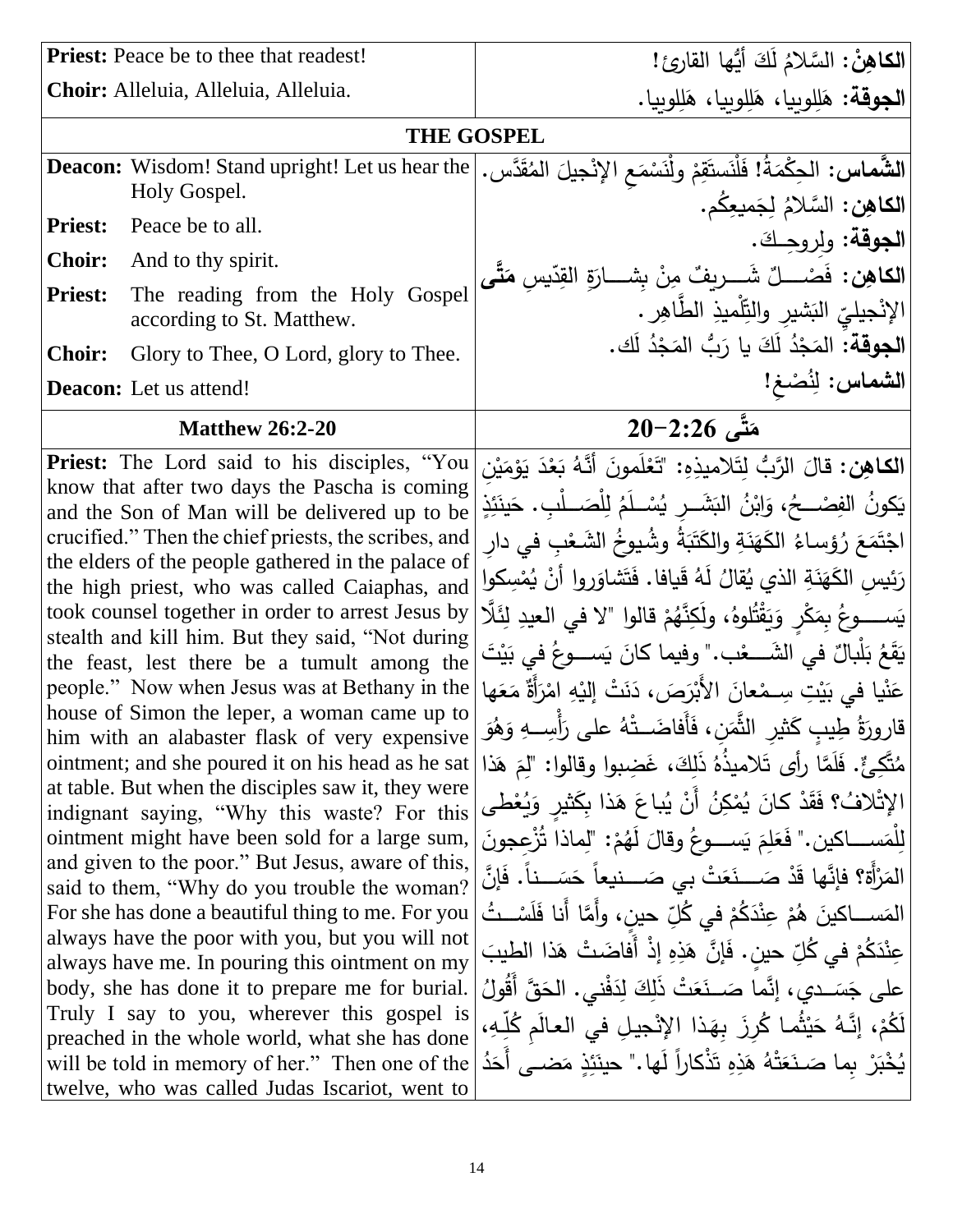the chief priests and said, "What will you give me if I deliver Jesus to you?" And they paid him thirty pieces of silver. And from that moment he sought an opportunity to betray Jesus. Now on the first day of the Unleavened Bread, the disciples came to Jesus saying, "Where will you have us prepare for you to eat the Pascha?" Jesus said, "Go into the city to a certain man, and say to him, 'The Teacher says, "my time is at hand; I will keep the Pascha at your house with my disciples."' "And the disciples did as Jesus had directed them, and they prepared the Pascha. When it was evening, Jesus sat at table with his twelve disciples.

الإِثْنَي عَشَرَ ، الذي يُقالُ لَهُ يَهوذا الإِسْخَرْبِوطِيِّ، إلى .<br>. .<br>ا ْ ٔ. رؤســــاءِ الكَهَنَةِ وَقالَ لَهُمْ: "ماذا تُريدونَ أَنْ تُعْطوني<br>فُ َ .<br>ا  $\epsilon$ .<br>-<u>َ</u> مُ  $\overline{\phantom{a}}$ <u>:</u> ِمن َّضَََََََّّّّّّّة. و ِ الف مِن َالثين ث َه لوا ل ع َج ؟ل ف م ك َي إل ه َ م ِ ل أ سَََََََّّّّّّّ َ ف َ .<br>ا .<br>ا َ ∶ُ ْ **ٔ** ْ ذَلِكَ الوَقْتِ كانَ يَطْلُبُ فُرْصَـةً لِيُسْلِمَهُ. وفي أَوَّلِ أَيَّامِ<br>-ا<br>ا ْ َ .<br>ا <u>َ</u> <u>ٔ</u> .<br>-الفَطيرِ ، دَنا التَلاميذُ إلى يَســوعَ قائِلينَ : "أَيْنَ تُرِيدُ أَنْ<br>.  $\frac{1}{\sqrt{2}}$  $\frac{1}{\sqrt{2}}$ َ نُعِدَّ لِتَأْكُلَ الفِصْحَ؟" فقالَ يَسوعُ: "اذْهَبوا إلى المَدينَةِ،<br>. َ ا<br>ا کا<br>.  $\overline{\phantom{a}}$  $\ddot{\phantom{0}}$ ا<br>ا إِلَى فُلان، وَقولوا لَــهُ، المُعَلِّمَ يَقولُ لَــكَ إنَّ زَمــانـي َ <u>َ</u> مُ لّ َ  $\overline{\phantom{a}}$ قَريبٌ، وَعِنْدَكَ أَصْـــنَـعُ الفِصْـــحَ مَعَ تَلاميذي ." فَفَعَلَ<br>-َ  $\zeta$ ً<br>ٌ  $\ddot{\phantom{0}}$ ا<br>ا ا<br>ا ا<br>ا ـَـٰ التَلاميذُ كَما أَمَرَهُمْ يَسـوع، وأَعَدُّوا الفِصْــحَ. ولَمَّا كانَ  $\ddot{\phantom{0}}$ ا<br>ا <u>م</u> ْ َ ا<br>ا المَساءُ اتَّكَأْ مَعَ الإثْنَيِ عَشَرٍ .  $\zeta$ 

# **ا يوحن 17-3:13 13:3-17 John**

And knowing that the Father had given all things into his hands and that he had come from God and was going to God, Jesus rose from supper, laid aside his garments, and girded himself with a towel. Then he poured water into a basin and began to wash the disciples' feet, and to wipe them with the towel with which he was girded. He came to Simon Peter. And Peter said to him, "Lord, do you wash my feet?" Jesus answered him, "What I am doing you do not realize now, but afterward you will understand." Peter said to him, "You shall never wash my feet!" Jesus answered him, "If I do not wash you, you have no part in me." Simon Peter said to him, "Lord, not my feet only, but also my hands and my head!" Jesus said to him, "He who has bathed does not need to wash, except for his feet, but he is clean all over; and you are clean, but not every one of you." For he knew who was to betray him; that is why he said, "You are not all clean." When he had washed their feet and taken his garments and resumed his place, he said to them: "Do you know what I have done to you? You call me Teacher and Lord, and you are right, for so I am. If I then, your Lord and Teacher, have washed your feet, you also ought to wash one

وإِذْ كَانَ يَسَـــوعُ يَعْلَمُ أَنَّ الآبَ جَعَلَ الْكُلَّ في يَدَيْهِ،<br>وَأَوْ كَانَ يَسَـــوعُ يَعْلَمُ أَنَّ الآبَ جَعَلَ الْكُلَّ في يَدَيْهِ، ֦֧<u>֡</u> .<br>ا .<br>ا  $\overline{\phantom{a}}$ َ  $\ddot{\phantom{0}}$ ْ <u>َ</u> وأَنَّهُ مِنَ اللهِ خَرَجَ وإلى اللهِ يَمْضـي، قامَ عَنِ الْعَشـاءِ،<br>وَأَنَّهُ مِنَ اللهِ خَرَجَ وإلى اللهِ يَمْضـي، فَمَ <u>ء</u> مُ ـا<br>≈ ્ في ً َّب ماء َّم ص ِبها، ث َ ر َ ًة واتَّز ْ َشف ن َ َذ مِ أَخ َ ، و ه َ ياب ِ ث َ َع ل َ خ َ و َ َ مِغْسَـــلَةٍ، وَأَخَذَ يَغْسِـــلُ أَرْجُلَ التَلاميذِ ويَمْسَـــحُها<br>ينسف القائلي َ َ ً<br>ب ا<br>ا .<br>ا بالمِنْشَـــفَةِ التي كانَ مُتَّزِراً بِها. فَجاءَ إلى سِـــمْعانَ<br>مِنْهُ سَيَّنَّةٍ مِنْ أَنْسَاءُ وَالْقَامِرَةُ وَالْقَامِرَةُ وَالْقَامَةِ ا<br>بر و<br>. <u>َ</u> بُطْرُسَ، فَقالَ لَمُ سِمْعانُ: "أَأَنْتَ يا رَبُّ تَغْسِلُ رِجْلَيَّ؟"<br>أَخْرُسَ الْقَالَ  $\overline{a}$ ֩**֟** ْ َ ُ<br>بہ أَجابَ يَسوع وقالَ لَهُ: "إِنَّ الذي أَصْـنَعُهُ أَنا لا تَعْرِفَهُ<br>أَهْمَدِينَ مَسَّلَمَ اللَّهُ عَلَيْهِ اللَّهُ عَلَيْهِ مِنْ الْمَالِمَةِ مِنْ الْمَالِمَةِ مِنْ الْمَوْلِ ْ ا<br>ا  $\overline{a}$ َ أَنْتَ الآنَ، وَلَكِنَّكَ سَتَعْرِفُهُ فيما بَعْدُ." فقالَ لَهُ بُطْرُسِ:<br>كَشَفْ الْمَنْ ْ ً<br>ب َ  $\overline{\phantom{0}}$ ْ "لَنْ تَغْسِلَ رِجْلَيَّ أَبَداً." أَجابَهُ يَسوع: "إنْ لَمْ أَغْسِلْكَ،<br>كَمَّدَ َ ْ .<br>-.<br>. .<br>ا  $\overline{a}$ **ٔ** <u>:</u> س ليا ْطر ب عان م ِ سَََّّّ َه ل عي.ل قال ٌب م َصَََّّّي ن َ َك ْ َس ل َي ل َ ف ْ  $\overline{a}$ ا<br>ا رَبُّ، لا رِجْلَيَّ فَقَط، بَلْ يَدَيَّ ورَأْسـي أَيْضـــاً." قَالَ لَهُ  $\overline{\phantom{a}}$ <u>ہ</u> َ  $\ddot{ }$ َ ່<br>. **ٔ** يَسوعُ: "إِنَّ الذي قَدِ اغْتَسَلَ لا يَحْتَاجُ إلاَّ إلى غَسْلِ<br>يَسْتَحَمَّسُ النَّاسُ الْقَدَّامُ ْ ْ ے<br>و رِجْلَيْهِ لِأَنَّهُ كُلَّهُ نَقِيٌّ. وأَنْتُمْ أَنْقِياءُ، وَلَكِنْ لا جَميعُكُمْ."<br>فَيَّاهُ مَنْ مَسْرَةً مِنْ فَيْ الْمَسْرِدِ الْمَالِمَةِ الْمَسْرَةِ الْمَسْتَمَرِّ." ْ  $\ddot{\phantom{0}}$ ءِ<br>ِ <u>ا</u> ْ ֡<u>֚</u>ׇ֖֚֡ ا<br>ا  $\frac{1}{2}$ ا<br>: م ت َسَََََََََََََّّّّّّّّّّّّّ لل قال ِك ، ولِذل ه م ِ ل سَََََََََََََّّّّّّّّّّّّّ ً بالذي ي َ عاِرفا كان ألنَّه ْ  $\overline{a}$ َ ِ<br>ْ جَميعُكُمْ أَنْقِياء ." وَبَعْدَ أَنْ غَسَــلَ يَســوعُ أَرْجُلَهُمْ وَأَخَذَ |<br>- يسميه التَّحْسَنَة عَمَّلَ الْمَسْلَمَة مِنْ الْمَسْلَمَة وَأَخَذَ | <u>ء</u><br>. ْ  $\overline{\phantom{0}}$ ے<br>ج .<br>ا ر<br>. :<br>; َ <u>ا</u> ْ ِثِيابَهُ وعادَ فَاتَّكَأَ ، قالَ لَهُمْ: "أَعَلِمْتُمْ ما صَـــنَعْتُ بِكُمْ؟<br>وَهُمُ يَعْظُمُونَ مِنْ يَامَ الْمَرْيَةِ مِنْ يَامَ مِنْ يَامَ مِنْ يَامَ مِنْ يَامَ ْ َ أ ْ َ ْ  $\overline{a}$ َ أَنْتُمْ تَدْعوني مُعَلِّماً وَرَبَّاً وَحَسَــناً تَقولونَ لِأَنِّي كَذلِك.<br>رين مُرُّثُورُ تَعوني مُعَلِّماً وَرَبَّاً وَحَسَــناً تَقولونَ لِأَنِّي كَذلِك. .<br>. <u>ِ</u> ـا<br>, ء<br>، َ َ لّ َ م<br>أ <u>َ</u> فإِذا كُنْتُ أنا الرَّبُّ والمُعَلِّمُ قَدْ غَسَـلْتُ أَرْجُلَكُمْ، فَيَجِبُ  $\ddot{ }$ َ ْ  $\overline{\phantom{a}}$ َ لّ َ

أ

 $\frac{1}{\sqrt{2}}$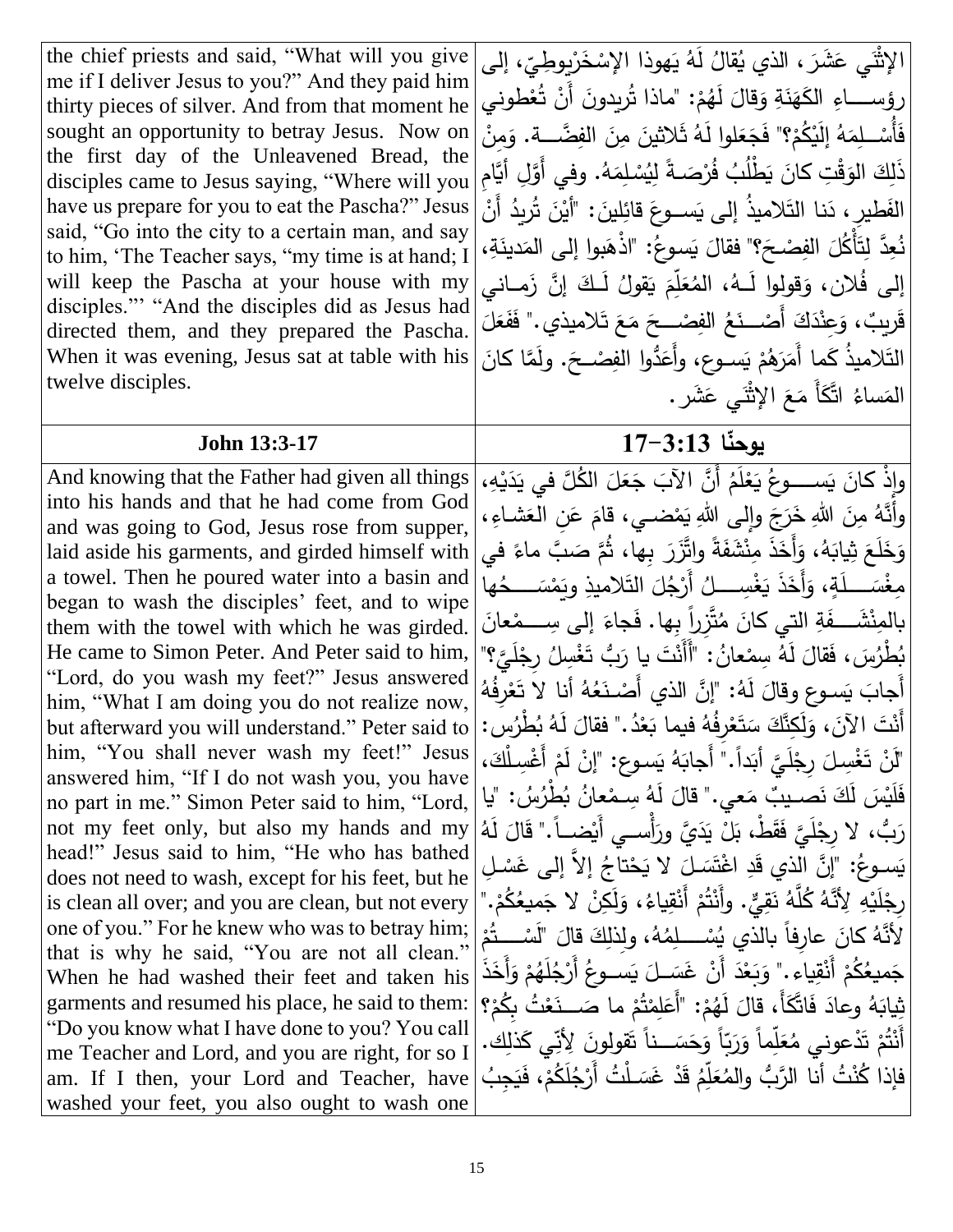| another's feet. For I have given you an example,<br>that you also should do as I have done to you.                                                                                                                                                                                                                                                                                                                                                                                                                                                                                                                                                                                                                                                                                                                                                                                                   | عَلَيْكُمْ أَنْتُمْ أَيْضِــاً أَنْ يَغْسِــلَ بَعْضُــكُمْ أَرْجُلَ بَعْضٍ،<br>لأَنِّي أَعْطَيْتُكُمْ قُدْوَةً حَتَّى إِنَّكُمْ كَما صَسِنَعْتُ أَنا بِكُمْ،                                                                                                                                                                                                                                                                                                                                                                                                                                                                                                                                                                                                                                                                                                                                                          |
|------------------------------------------------------------------------------------------------------------------------------------------------------------------------------------------------------------------------------------------------------------------------------------------------------------------------------------------------------------------------------------------------------------------------------------------------------------------------------------------------------------------------------------------------------------------------------------------------------------------------------------------------------------------------------------------------------------------------------------------------------------------------------------------------------------------------------------------------------------------------------------------------------|------------------------------------------------------------------------------------------------------------------------------------------------------------------------------------------------------------------------------------------------------------------------------------------------------------------------------------------------------------------------------------------------------------------------------------------------------------------------------------------------------------------------------------------------------------------------------------------------------------------------------------------------------------------------------------------------------------------------------------------------------------------------------------------------------------------------------------------------------------------------------------------------------------------------|
| Truly, truly, I say to you, a servant is not greater<br>than his master; nor is he who is sent greater than                                                                                                                                                                                                                                                                                                                                                                                                                                                                                                                                                                                                                                                                                                                                                                                          | تَصْنَعونَ أَنْتُمْ أَيْضاً. الحَقَّ الحَقَّ أَقولُ لَكُمْ، لَيْسَ عَبْدٌ                                                                                                                                                                                                                                                                                                                                                                                                                                                                                                                                                                                                                                                                                                                                                                                                                                              |
| he who sent him. If you know these things,                                                                                                                                                                                                                                                                                                                                                                                                                                                                                                                                                                                                                                                                                                                                                                                                                                                           | أَعْظَمَ مِنْ سَـيِّدِهِ، وَلا رَســولٌ أَعْظَمَ مِنْ مُرْســلِهِ، فَإِذا                                                                                                                                                                                                                                                                                                                                                                                                                                                                                                                                                                                                                                                                                                                                                                                                                                              |
| blessed art thou if you do them."                                                                                                                                                                                                                                                                                                                                                                                                                                                                                                                                                                                                                                                                                                                                                                                                                                                                    | عَرَفْتُمْ هَذا فالطوبِي لَكُمْ إذا عَمِلْتُمْ بِه.                                                                                                                                                                                                                                                                                                                                                                                                                                                                                                                                                                                                                                                                                                                                                                                                                                                                    |
| <b>Matthew 26:21-39</b>                                                                                                                                                                                                                                                                                                                                                                                                                                                                                                                                                                                                                                                                                                                                                                                                                                                                              | مَتَّى 21:26-39                                                                                                                                                                                                                                                                                                                                                                                                                                                                                                                                                                                                                                                                                                                                                                                                                                                                                                        |
| And as they were eating, Jesus said, "Truly, I say<br>to you, one of you will betray me." And they<br>were very sorrowful and began to say to him one<br>after another, "Is it I, Lord?" He answered and<br>said, "He who has dipped his hand in the dish<br>with me, will betray me. The Son of Man goes as<br>it is written of him, but woe to that man by whom<br>the Son of Man is betrayed! It would have been<br>better for that man if he had not been born."<br>Judas, who betrayed him, said, "Is it I, Master?"<br>Jesus said to him, "You have said so." Now as<br>they were eating, Jesus took bread, blessed and<br>broke it, and gave it to the disciples and said,<br>"Take, eat; this is my body." And he took the<br>cup; and when he had given thanks, he gave it to<br>them saying, "Drink of it, all of you. For this is<br>my blood of the covenant which is poured out for     | وفيمـا هُمْ يَـأْكُلُونَ قـالَ: "الْحَقَّ أَقُولُ لَكُمْ إِنَّ واحِـداً<br>مِنْكُمْ سَــيُسْــلِمُنـى." فَحَزنوا جِدّاً وَجَعَلَ كُلُّ واحِدٍ مِنْهُمْ<br>يَقولُ "أَلَعَلَّى أَنـا هُوَ يـا رَبُّ؟" فَأَجـابَ قـائِلاً: "الذي<br>يُغَضِّنُ يَدَهُ مَعى في الصَّـحْفَةِ، هُوَ سَـيُسْـلِمُني. وابْنُ<br>البَشَـرِ ماضٍ كَما هُوَ مَكْتوبٌ عَنْهُ، وَلَكِنِ الوَيْلُ لِذَلِكَ<br>الإِنْسانُ الذي عَلى يَدِهِ يُسْلَمُ ابْنُ البَشَرِ . قَدْ كانَ خَيْراً<br>لِذَلِكَ الإِنســـــانُ لَوْ لَمْ يُوْلَد." فَأَجابَ يَهوذا مُسَــــلِّمُهُ<br>قائِلاً: "أَلَعَلَّى أَنا هُوَ يا مُعَلِّمُ؟" فَقالَ لَهُ: "أَنْتَ قُلْتَ."<br>وفيما هُمْ يَأْكُلُونَ، أَخَذَ يَســـوعُ الْخُبْزَ وبِارَكَ وَكَسَـــرَ<br>وأعْطي تَلاميذَهُ وقالَ: "خُذوا كُلوا هَذا هُوَ جَسَــدي."<br>وَلَخَذَ الكَأْسَ، وشَـــكَرَ وَأَعْطَاهُمْ وقالَ: "اشْـــرَبِوا مِنْها<br>كُلّْكُمْ. لأَنَّ هذا هُوَ دَمى الذي لِلْعَهْدِ الجَديدِ، الذي             |
| many for the forgiveness of sins. I tell you, I shall<br>not drink again of this fruit of the vine until that<br>day when I drink it anew with you in my Father's<br>kingdom." And when they had sung a hymn,<br>they went out to the Mount of Olives. Then Jesus<br>said to them, "You will fall away because of me<br>this night, for it is written: 'I will strike the<br>Shepherd, And the sheep of the flock will be<br>scattered.' But after I am raised up, I will go<br>before you to Galilee." Peter declared to him,<br>"Though they all fall away because of you, I will<br>never fall away." Jesus said to him, "Truly, I say<br>to you this very night, before the cock crows, you<br>will deny me three times." Peter said to him,<br>"Even if I must die with you, I will not deny<br>you!" And so said all the disciples. Then Jesus<br>went with them to a place called Gethsemane, | يُهْرِاقُ عَنْ كَثِيرِينَ لِمَغْفِرَةِ الخَطَايا. أَقولُ لَكُمْ إِنِّي مِنَ<br>الآنَ لا أَشْــرَبُ مِنْ نِتاجٍ الكَرْمَةِ هَذا، إلى ذَلِكَ اليَوْمِ<br>الذي فيهِ أَشْــرَبُهُ جَديداً في مَلَكوتِ أَبـي." ثُمَّ سَــبَّحوا<br>وَخَرَجوا إِلَى جَبَلِ الزِّبْتونِ. حِينَئِذٍ قَالَ لَهُمْ يَســــوعُ:<br>"كُلّْكُمْ تَشُــــكُونَ فِيَّ فـى هَـذِهِ اللَّيْلَـةِ. لأَنَّــهُ مَكْتوبٌ<br>"أَضْــرُبُ الراعي، فَتَتَبَدَّدُ خِرافُ الرَعيَّة. وَلَكِنْ بَعْدَ أَنْ<br>أَقومَ، أَسْـــبقُكُمْ إِلـى الـجَليل ." فَأَجابَ بُطْرُسُ وقالَ لَهُ:<br>"لَوْ شَكَّ فيكَ جَميعُهُمْ، لَمْ أَشُكَّ أنا." فَقالَ لَهُ يَسوعُ: '<br>"الْحَقَّ أَقُولُ لَكَ، إِنَّكَ في هَذِهِ اللَّيْلَةِ، قَبْلَ أَنْ يَصــــيحَ<br>الديكُ، تُنْكِرُني ثَلاثَ مَرَّاتٍ." قالَ لَهُ بُطْرُسُ: "لَوْ لَزِمَ<br>أَنْ أَموتَ مَعَكَ، مـا أَنْكَرْتُك." وهَكَـذا قَـالَ جميعُ<br>التَلاميذِ أَيْضـــاً. حينَئِذٍ جاءَ مَعَهُمْ يَســوعُ إلى ضَـــيْعَةٍ |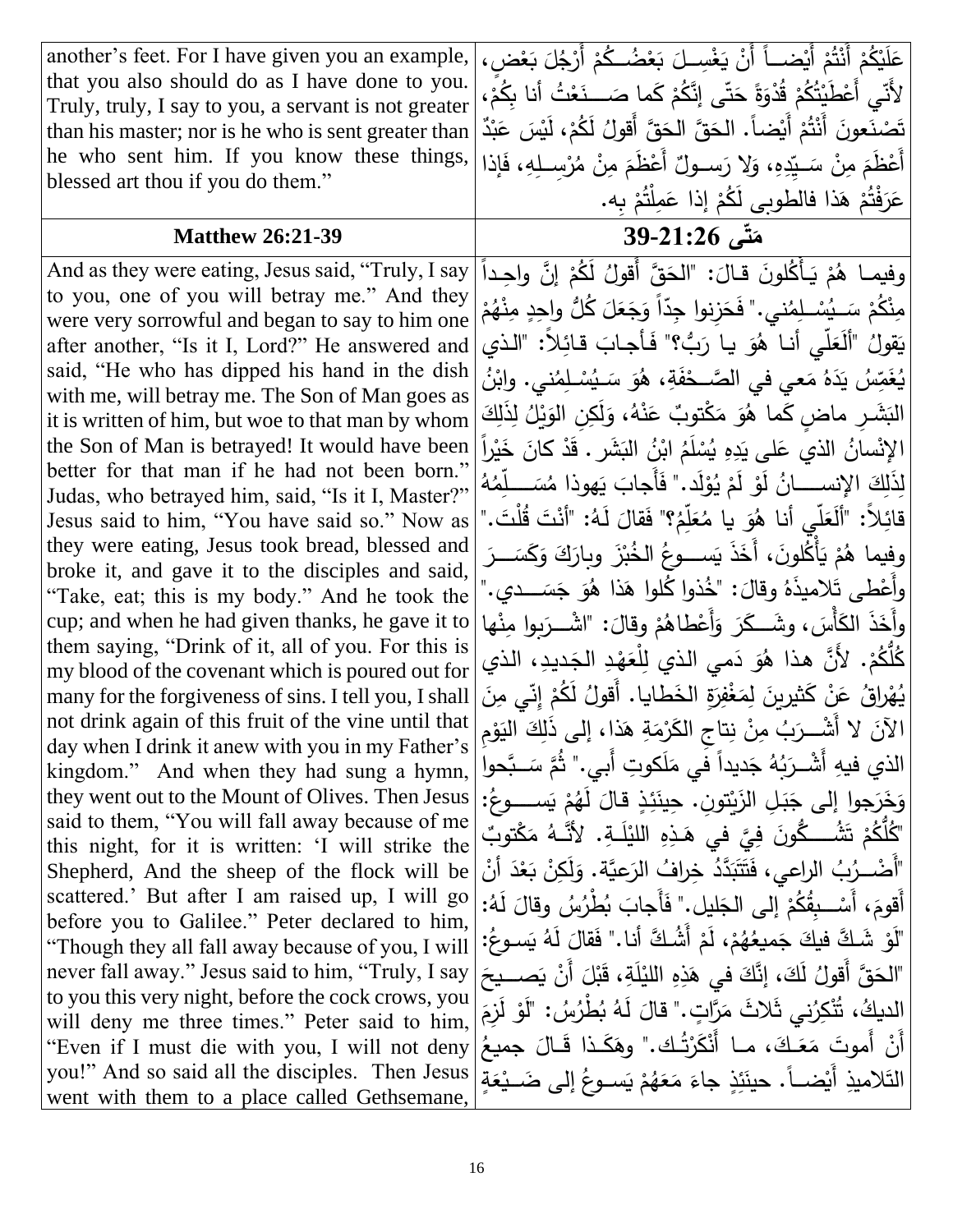تُّدْعى جَتْسبماني، وقَالَ لِتَلاميذِهِ: "امْكُثوا هَهُنا حَتَّى<br>ءَ َ <u>ئي</u> ا<br>ا  $\overline{a}$ َ .<br>م َي ن َس واب ْطر ب ه ع َ َذ م أَخ .ل و ناك ه لّي أ صََََََََََََّّّّّّّّّّّّ َ ْضََََََََََََّّّّّّّّّّّّي و أَم ْ َ ً<br>ً َ .<br>ا .<br>. َ زَبَدى. وَطَفِقَ يَحْزَنُ ويَكْتَئِبُ. حِينَئِذٍ قَالَ لَهُمْ: "إِنَّ<br>. ْ  $\overline{a}$ َ <u>بَ</u> <u>ٔ</u>  $\frac{1}{2}$ ا<br>. تَّى الم ةٌ ح َ زين َ ْسَََََََََََََّّّّّّّّّّّّّي ح ف َ ن روا ه نا واسَََََََََََََّّّّّّّّّّّّّ ثوا ه ك ام ْ ت. ف و َ  $\epsilon$ ْ ا<br>ا َ مَعي." ثُمَّ تَقَدَّمَ قَليلاً، وَخَرَّ على وَجْههِ يُصَلِّي ويَقولُ:<br>تيفوُّر تَقَدَّمَ قَليلاً، وَخَرَّ على وَجْههِ يُصَلِّي ويَقولُ: َ َ **:** َ َ َ َ "يا أَبَتِ، إنْ كانَ يُسْتَطاعُ، فَلْتَعْبُرْ عَنّي هَذِهِ الكَأْس.<br>َ َ گ<br>ا <u>م</u> **ٔ** ـا<br>. .<br>-لَكِنْ لا كَمَشيئَتي أنا بَلَ كَمشيئَتِك أنْت." َ  $\overline{\phantom{0}}$ ĺ and he said to the disciples, "Sit here while I go yonder and pray." And taking with him Peter and the two sons of Zebedee, he began to be sorrowful and troubled. Then Jesus said to them, "My soul is very sorrowful, even to death. Remain here and watch with me." And going a little farther, he fell on his face and prayed saying, "My Father, if it is possible, let this cup pass from me; nevertheless, not as I will, but as thou willest." **لوقا 45-43:22 22:43-45 Luke** نِّدُهُ. ولمَّا صـارَ في .<br>م وَتَراءى لَهُ مَلاَكٌ مِنَ السَّماءِ يُشَدِّ .<br>-النِزاعِ، أَطالَ فِي الصَـــلاةِ، وصـــارَ عَرَقُهُ كَقَطَراتِ دَمِ .<br>ا َ .<br>م نازِلَةٍ على الأَرْض. And there appeared to Jesus an angel from heaven, strengthening him. And being in agony, he prayed more earnestly. And his sweat became like great drops of blood falling down to the ground. **َّ ى م -40:26 2:27 26:40-27:2 Matthew َ** ،ً ياما ِ ن م َه د ج َو ف ِ ه ِ إلى تالميذ ، وجاء ِ َ الة الصَََََََََََّّّّّّّّّّّ َ مِن َ َقام ف ْ ֺ֧<sup>ֺ</sup> َ َ فقالَ لِبُطْرُس: "أَهَكَـٰذا لَمْ تَقْدِروا أَنْ تَسْــــهَروا مَعي ا<br>ا  $\epsilon$ **ٔ** <u>:</u> اً<br>ا ْ ر<br>گ ساعَةً واحِدَةً؟ اسْهَروا وصَلُّوا لِثَلاَّ تَدْخُلوا في تَجْرِبةٍ.<br>و **:** َ  $\epsilon$ ا<br>پر أَمَّا الروحُ فَنَشْيط، وأَمَّا الْجَسَدُ فَضْـعيفٌ." ثُمَّ مَضْـي<br>سَبِّ الْمَالِّذِينَ مَّسْتَمَّلُونَ مِنْ الْمُسْتَمَرِّينَ مَنْ الْمُسْتَمَّلُونَ مَنْ الْمُؤْمِنَ ً<br>ب ثانِيَةً وَصَـلَّى قائِلاً: "يا أَبَتِ، إنْ كانَ لا يُسْتَطاعُ أَنْ<br>كَذِي تَجْمُدُ <u>:</u> ْ .<br>ا <u>:</u> تَعْبُرَ عَنّي هَـذِهِ الكَـأْسُ إلاَّ أَنْ أَشْـــرَبَهـا، فَلْتَكُنْ<br>. <u>:</u> َ .<br>-<br>-َ ْ م<br>م مَشــــيئَتُّكَ ." ثُمَّ أَتى فَوَجَدَهُمْ نِياماً أَيْضــــاً لأَنَّ أَعْيُنَهُمْ<br>منده كَتَبَّةً أَتى فَوَجَدَهُمْ نِياماً أَيْضـــاً لأَنَّ أَعْيُنَهُمْ **ٔ** ْ  $\ddot{\phantom{0}}$ ءِ<br>ِ كانَتْ ثَقيلَةً. فَتَرَكَهُمْ أَيْضاً وَمَضى فَصَلَّى ثالِثَةً قائِلاً<br>سيسد المُفَانِينَ َ َ ْ .<br>م .<br>. الكلامَ الأَوَّلَ بِعَيْنِهِ. حينَئِذٍ جاءَ إلى تَلاميذِهِ وقالَ<br>نَ **ء**<br>. َ ْ َ لَهُمْ: "ناموا الآنَ واسْتَربحوا، فَقَدِ اقْتَرَبَتِ السَاعَةُ، وابْنُ <u>ء</u> ـا<br>: ــا<br>أ .<br>م ا<br>ئ ْ الْبَشَــرِ يُسْــلَمُ إلـى أَيْدي الخَطَأَة. قوموا نَنْطَلَق، فَهُوَذا<br>يَهْ يَسَبِّدُ بِـرَّسَامُ إِلَى أَيْدي َ ֡<u>֡</u> َ َ **ّ** ْ َ و ني. وفيمَّا ه م ِ ل سَََََََََََََّّّّّّّّّّّّّ الَّذي ي َ ب َر ق َد قَّ اء ، إْذ جَّ م َّ ل َك ت ي ْ .<br>.<br>. َ  $\ddot{\phantom{0}}$ َ َبَا<br>ا يو ٍف ِبسَََّّّ َّ ٌ ثير ك ٌ ع م ج ه ع َ ر، وم َشَََّّّ َّ َي ع ْن اإلث د َ هوذا، أَح َ ي َ ا<br>ا ֺ֧<sup>ֺ</sup> َ ا<br>.<br>. مِنْ قِبَلِ رؤســاءِ الكَهَذَةِ وُشُـــيوخِ الشَّــعْب.<br>مَمَّــوْجَمَعَةَ مِنْ اب<br>ا  $\epsilon$ .<br>. .<br>-.<br>مس وعِصِــــيِّ َ والذي أَشَّــلَمَهُ أَعْطَاهُمْ عَلامَةً قائِلاً: "الذي أُقَبِّلُهُ هُوَ<br>. <u>ٰ</u> ً<br>ً ْ ْ نا إلى ِت د ق ْلو .ل و كوه ِ سَََََََََََّّّّّّّّّّّ أَم َ ، ف َ و ه َه ل َ وقال َسَََََََََََّّّّّّّّّّّوع ي .<br>ا ْ ءِ<br>ُ لِ ءِ<br>پ ا<br>ا  $\overline{\phantom{0}}$ "السَلامُ يا مُعَلِّم"، وقَبَّلَهُ. فَقالَ لَهُ يَسوعُ: "يا صاحِبُ، <u>֝</u> And, getting up from prayer, Jesus came to his disciples, and found them sleeping; and he said to Peter, "So, Could you not watch with me one hour? Watch and pray that you may not enter into temptation. The spirit is indeed willing, but the flesh is weak." Again, for the second time, he went away and prayed, "My Father, if this cup cannot pass unless I drink it, thy will be done." And again he came and found them asleep, for their eyes were heavy. So leaving them again, Jesus went away and prayed for the third time, saying the same words. Then he came to the disciples and said to them, "Sleep on now and take your rest. Behold, the hour is at hand, and the Son of Man is betrayed into the hands of sinners. Rise, let us be going. See, my betrayer is at hand." While he was still speaking, behold, Judas came, one of the twelve, and with him a great crowd with swords and clubs, from the chief priests and elders of the people. Now the betrayer had given them a sign saying, "The one I shall kiss is the man, seize him." And he came up to Jesus at once and said, "Hail Master!" And Judas kissed him. Jesus said to him, "Friend, why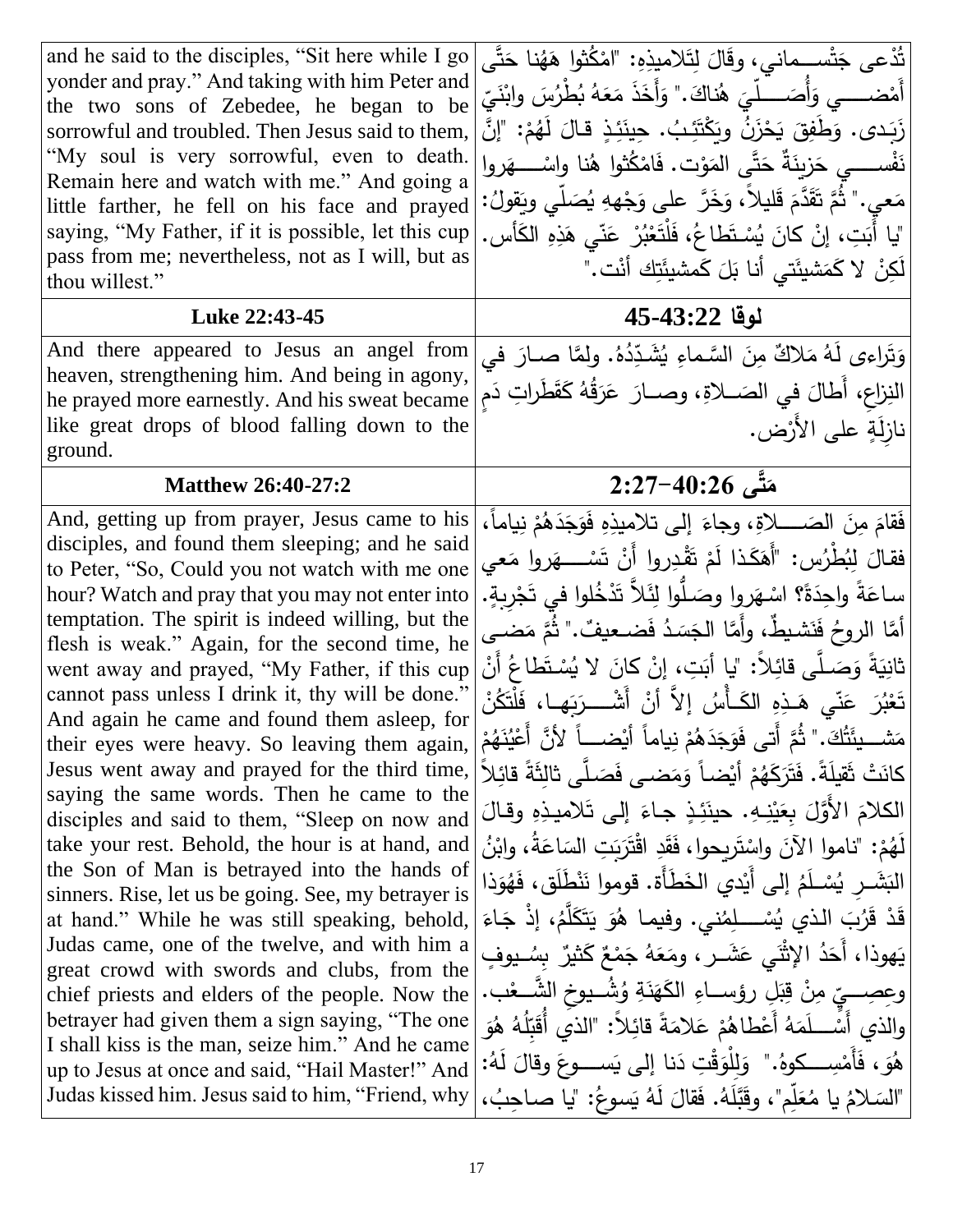are you here?" Then they came up and laid hands on Jesus and seized him. And behold, one of those who were with Jesus stretched out his hand and drew his sword and struck the servant of the high priest and cut off his ear. Then Jesus said to him, "Put your sword back into its place, for all who take the sword will perish by the sword. Do you think that I cannot now appeal to my Father, and he will at once send me more than twelve legions of angels? But How then would the Scriptures be fulfilled that it must be so?" At that hour Jesus said to the crowd, "Have you come out, as against a robber, with swords and clubs to capture me? Day after day I sat in the temple teaching, and you did not seize me. But all this has taken place that the Scriptures of the prophets might be fulfilled." Then all the disciples forsook him and fled. Then those who had seized Jesus led him to Caiaphas the high priest where the scribes and the elders had gathered. But Peter followed him at a distance as far as the courtyard of the high priest. And going inside, he sat with the guards to see the end. Now the chief priests and the elders and the whole council sought false testimony against Jesus that they might put him to death; but they found none, though many false witnesses came forward. At last two came forward and said, "This fellow said, 'I am able to destroy the temple of God and to build it in three days.'" And the high priest stood up and said, "Have you no answer to make? What is it that these men testify against you?" But Jesus was silent. And the high priest said to him, "I adjure you by the living God: Tell us if you are the Christ, the Son of God!" Jesus said to him, "You have said so. But I tell you, hereafter you will see the Son of Man seated at the right hand of the Power and coming on the clouds of heaven." Then the high priest tore his robes and said, "He has uttered blasphemy! Why do we still need witnesses? You have heard now his blasphemy! What is your judgment?" They answered, "He

لأَيِّ شَــِـيْءٍ جِئْتَ؟" حينَئِذٍ جاؤوا وأَلقوا أَيْدِيَهُمْ على<br>\*\*\* ْ ٔ. **ٔ** َ .<br>. يَسوعَ وَأَمْسَـكوه. وإذا واحِدٌ مِمَّنْ كانوا مَعَ يَسـوعَ، مَدَّ<br>مزيد من الله َ َ  $\zeta$ َ ا<br>.. .<br>ا يَدَهُ واسْتَلَّ سَتِّفَهُ وَضَـرَبَ عَبْدَ رَئِيسِ الْكَهَنَةِ، فَقَطَعَ<br>ثُمُّ يَسْتَلَّ سَتَّفَّهُ وَضَـرَبَ ْبَاءِ<br>پا <u>م</u> ֦֘<u>֦</u> ـا<br>. َ َ  $\triangleleft$ .<br>م أَذُنَهُ. فَقالَ لَهُ يَسوع: "أَرْدُدْ سَيْفَكَ إلى مَوْضِعِه. لأَنَّ<br>مُسِّد اللَّهُ عَلَيْهِ فَقَالَ عَلَيْهِ ا<br>. َ <u>ٔ</u> ً<br>أ .<br>ا كُلَّ الذينَ يَأْخُذونَ السَّـيْفَ، بِالسَـيْفِ يَهْلِكون. أَتَظُنُّ<br>وَسَعَّمَتْ اللَّهُ عَلَيْهِ وَجَمْهُمْ عَلَيْهِ وَجَمْهُمْ عَلَيْهِ وَالْمَلِيِّ وَالْمَعْلُمُونَ **ٔ** َ **ٔ** ـ<br>. ـا<br>. .<br>-مُ أَنِّي لا أَسْـــتَطْيعُ أَنْ أَطْلَبَ الْأَنَ إِلَى أَبي، فَيُقيمَ لِي |<br>\*\*\* <u>ہ</u> <u>َ</u> **∶** .<br>-ْ ْ أَكْثَرَ مِنِ اثْنَي عَشَـــرَ جَوْقاً مِنَ المَلائِكَة؟ فَكَيْفَ تَتِمُّ<br>سَمُمُن خَمَّةٍ ֺ֧<sup>ֺ</sup> ْ <u>بَ</u> َ <u>َ</u>ـٰ الكُتُبُ أَنَّ هَذا يَنْبَغي أَنْ يَكونَ؟" وفي تِلْكَ الســــاعَةِ،<br>. <u>م</u> َ .<br>-.<br>ا .<br>-<br>-ٔ. <u>ا</u> َـاً؛ صِّ بِسُــيوفٍ<br>مُرَّف تَصد قالَ يَســوعُ لِلْجُموعِ: "كَأَنَّمَا خَرَجْتُمْ إِلـى لِـ ْ **:** َ َ يِّ لِتَقْبِضـــُـوا عَلَيَّ. إِنِّي كُلَّ يَوْمٍ كُنْتُ أَجْلِسُ **:** ْ .<br>با  $\overline{a}$ َ ٚ<br>ٔ .<br>ا و<u>َعِصِـــــيِّ</u><br>وَرَكَ َ عِنْدَكُمْ في الهَيْكَلِ أُعَلِّمُ، وَلَمْ تُمْسِـــكونيَ. وإِنَّما كانَ<br>مِنْدَكُمْ في الهَيْكَلِ أُعَلِّمُ، وَإِنَّه **ٔ** €<br>≀ م<br>و <u>ا</u>  $\frac{1}{\sqrt{2}}$ ا<br>ا ْ َ لّ ء<br>َ أ هَذا كُلُّهُ لِتَتِمَّ كُتُبُ الأَنْبِياء ." حينَئِذٍ تَرَكَهُ النَّلاميذُ كُلُّهُمْ َ َ <u>ا</u> وَهَرَبوا. والذينَ أَمْسَـــكوا يَســــوعَ، ذَهَبوا بِهِ إلى قِيافا ،<br>ا ؟ ً<br>ً ا<br>ا رَئِيسِ الكَهَنَةِ، حَيْثُ اجْتَمَعَ الكَتَبَةُ والشُّـــــــيوخ. وتَبِعَهُ<br>يقيس َ <u>بَ</u> َ <u>آ</u> َ  $\zeta$ ا<br>ا **:** َ بُطْرُسُ مِنْ بَعيدٍ إلى دارِ رَئِيسِ الكَهَنَّةِ، وَدَخَلَ إلى  $\overline{a}$ َ اب<br>ا  $\epsilon$ ٔ .<br>-داخِلٍ، وَجَلَسَ مَعَ الْخُدَّامِ لِيَنْظُرَ النِهايَة. وكانَ رُؤساءُ<br>ويَجَلِسُ مَعَ الْخُدَّامِ لِيَنْظُرَ  $\ddot{ }$ َ .<br>با ֜֩ ا<br>ا َ الكَهَذَةِ والشُّـــــــــــــــــــــــوخُ وكُلُّ الْمَحْفِلِ يَطْلُبونَ عَلــى يَســــــــوعَ<br>يَسْتَقْدَّفُ والشُّــــــــــــــــوخُ وكُلُّ الْمَحْفِلِ يَطْلُبونَ عَلــى يَســـــــــوعَ َ <u>َبَا</u> <u>ٔ</u> ا<br>ا ثَسَـهادَةَ زورٍ لِيُمِيتوهُ، فَلَمْ يَجِدوا. وَمَعَ أَنَّهُ تَقَدَّم شُـهودُ .<br>م <u>آ</u>  $\zeta$ ٔ ء<br>ِ  $\ddot{\phantom{0}}$ ْ <u>ہ</u> زورٍ كَثيرونَ، فَلَمْ يَجِدوا. أَخيراً تَقَدَّمَ شـــــاهِدا زورٍ مُ ٍ<br>ء <u>َ</u> م<br>أ َ وَقالا: "إنَّ هَذا قَدْ قالَ إنِّي أَقْدِرُ أَنْ أَنْقُضَ هَيْكَلَ اللَّهِ<br>وَ ֦֧<u>֦</u> ى<br>ئ <u>َ</u> <u>:</u>  $\overline{\phantom{0}}$ .<br>-<br>-وأَبْنيهِ في ثَلاثَةِ أَيَّامٍ." فَقامَ رَئِيسُ الكَهَنَةِ وَقالَ لَـهُ:<br>\*  $\overline{\phantom{a}}$ ِ<br>ئ ا<br>ا  $\epsilon$ َ مُ ْ َ "أما تُجيبُ بِشَيءٍ؟ مَاذا شَهِدَ هَذانِ عَلَيْك؟" أمَّا يَسوعُ<br>ِ ى<br>ئا َ فَكانَ صـــامِتاً. فَأجابَ رَئِيسُ الْكَهَنَةِ وَقالَ لَهُ: "أُقْسِــمُ<br>فَكانَ صـــامِتاً. فَأجابَ رَئِيسُ الْكَهَنَةِ وَقالَ لَهُ: "أُقْسِــمُ  $\overline{\phantom{a}}$ َ .<br>ا  $\epsilon$ .<br>م **:** َ عَلَيْك باللهِ الحَيِّ أَنْ تَقولَ لَنا، هَلْ أَنْتَ المَســـيحُ ابْنُ<br>ا ا<br>ا ֡֡<u>֡</u>  $\overline{\phantom{0}}$ <u>َ</u> <u>:</u> ِ<br>په ْ الله؟" فقالَ لَـهُ يَسوعُ: "أَنْتَ قُلتَ. وَأَيْضِاً أَقولُ لَكُمْ إِنَّكُمْ أ َ مِنَ الآنِ تَرَوْنَ ابْنِ الْبَشَــرِ جالِســاً عَنْ يَمينِ الْقُدْرَةِ،<br>-<u>ٔ</u> َ .<br>ا <u>:</u> َ وآتِياً على سَحابِ السَّماء." حينَئِذٍ شَقَّ رَئِيسُ الْكَهَنَةِ<br>يَذِينَ سَبِّئَةٌ وَسَبِّئَةٌ الْمُسْتَفِينَ مِنْ الْمَسْتَفِينَ ا<br>ا  $\epsilon$ َ َ َ ثِيابَهُ وَقالَ: "لَقَدْ جَدَّف. فَما حاجَتُنا بَعْدُ إلى شُــهودٍ.<br>مستشفى الصحيح ْ ٔ.  $\ddot{\phantom{0}}$  $\ddot{\phantom{0}}$ ها إنَّكُمْ قَدْ سَمِعْتُمُ الآنَ تَجْديفَهُ، فَماذا تَرون؟" فَأجابوا َ **ٔ** .<br>ا ْ ْ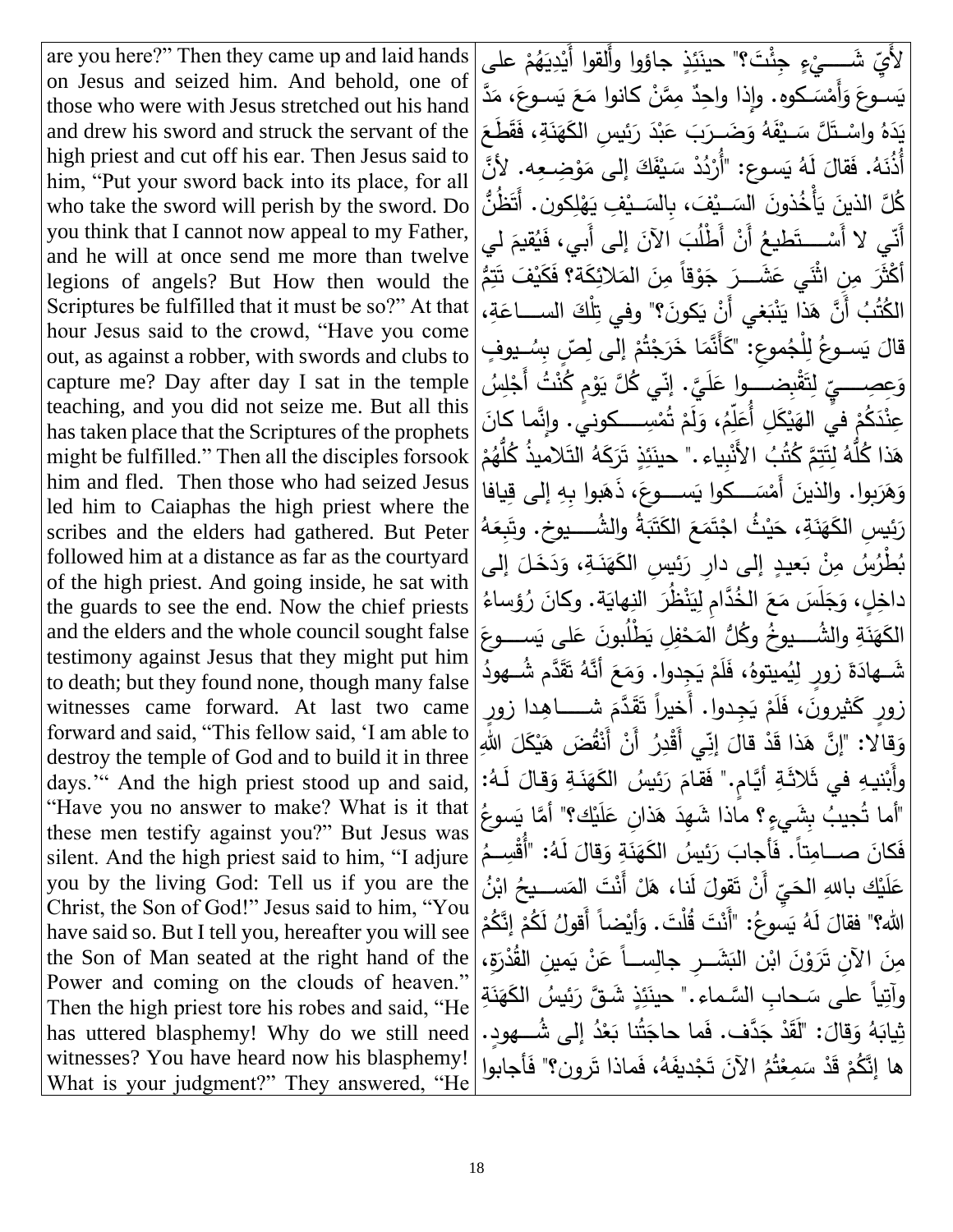deserves death." Then they spat in his face and struck him; and some slapped him saying, "Prophesy to us, Christ! Who is it that struck you?" Now Peter sat outside in the courtyard. And a maid came up to him and said, "You also were with Jesus the Galilean." But Peter denied it before them all saying, "I do not know what you mean." And when he went out to the porch, another maid saw him and said to the bystanders, "This man also was with Jesus of Nazareth." And again Peter denied with an oath, "I do not know the Man!" After a little while, the bystanders came up and said to Peter, "Certainly, you are also one of them, for your accent betrays you." Then Peter began to invoke a curse on himself and to swear, "I do not know the Man!" And Immediately the cock crowed. And Peter remembered the saying of Jesus: "Before the cock crows, you will deny me three times." And he went out and wept bitterly. When morning came, all the chief priests and the elders of the people took council against Jesus to put him to death. And they bound him, and led him away and delivered him to Pontius Pilate the governor.

وقالوا: "إِنَّهُ مُسْـــتَوْجِبٌ المَوْت." حينَئِذٍ بَصَــــقوا في<br>وقالوا: ً<br>ً َ َ ْ ْ وَجْهِهِ وَلَكَموهُ، وآخَرونَ لَطَموهُ قائِلين: "تَتَبَّأْ لَنا أَيُّها<br>-َ <u>آ</u>  $\frac{1}{\sqrt{2}}$ **ٔ** ً ِسََّّا َ جال َكان س ف ْطر َك؟ل أ َّما ب ب َ ر ِن الذي ضََّّ َ ، م سََّّيح َ الم .<br>م في الدار . فَدَنَتْ إليْهِ جارِيَةٌ وقالَتْ لـهُ: "وأَنْتَ كُنْتَ<br>. َ  $\frac{1}{2}$  $\overline{a}$ مَعَ يَسـوعَ الجَليلِيِّ." فَأَنْكَرَ قُدَّامَ الجَميعِ قائلاً: "لَسْـتُ<br>أَمْ **∶** مُ َ <u>ہ</u> ֪֖֧֢֦֧֝֝֝֝֝֬<u>֓</u> ي أَدْرِي ما تقَولينَ." ثُمَّ خَرَجَ إلى البابِ، فَرَأَتْهُ جارِيَةٌ<br>أُمْ  $\ddot{•}$ َ  $\tilde{\cdot}$  $\frac{1}{\sqrt{2}}$ َ أُخْرى فَقالَتْ لِلَّذينَ هُناكَ: "هَذا أَيْضــاً كانَ مَعَ يَسـوعَ<br>.  $\zeta$ ا<br>ا <u>َ</u>ـٰ ،<br>ک َ الناصِـــــــرِيّ. " فَأَنْكَرَ ثانِيَةً بِقَسَــــمٍ "أَنْ لَسْــــدُّ أَعْرِفُ<br>. ْ <u>:</u> ً<br>أ َ .<br>ب <u>ہ</u> َ ل.ل وب َج َس الر ْطر ب ِ َ وقالوا ل ِ رون نا الحاضََََََََََّّّّّّّّّّ لي ٍل، د ق َ د ع  $\ddot{ }$ <u>ٰ</u> ْ "في الحَقيقَةِ أَنْتَ أَيْضـاً مِنْهُمْ. فإنَّ لُغَتَكَ تَذُلُّ عَلَيْك."<br>" َ َ .<br>و ْ حينَئِذٍ جَعَلَ يَلْعَنُ وَيْحَلِفُ "أَنِّي لا أَعْرِفُ الرجُل."<br>-ْ َ َ  $\ddot{ }$ وَلِلْوَقْتِ صـاحَ الديكُ. فَذَكَرَ بُطْرُسُ كَلامَ يَسوعَ الذي<br>يَذَرُدَ يَسَوَّلُ عَلَيْهِ مَثَلاً َ مَ َ <u>ٔ</u> لِ قالَهُ لَهُ "إِنَّكَ قَبْلَ أَنْ يَصــــــيحَ الديكُ، تُنْكِرُني ثَلاثَ  $\tilde{\phantom{0}}$ .<br>- $\overline{\phantom{0}}$ <u>ہ</u>  $\frac{1}{2}$ ل َّمَّا كَّان .ً و ا ّ ر م ً كَّاء كى ب ب إلى خَّاِرٍج و َ َج َر َخ ات.ل ف ّ ر َ م ء<br>و .<br>. َ الصَّـباحُ، تَشَـاوَرَ كُلُّ رُؤِّساءِ الكَهَنَةِ وشُـيوخُ الشَّـعْبِ<br>الصَّـباحُ، تَشـاوَرَ كُلُّ رُؤِّساءِ الكَهَنَةِ وشُـيوخُ الشَّـعْبِ ا<br>ا  $\epsilon$ .<br>م َ ْ على يَسـوعَ لِيُميتوه. فَأَوْثَقوهُ وَمَضَــوا بِهِ وَأَسْـلَموهُ إلى<br>معده في الله عليه الله عليه الله عليه الله عليه الله عليه الله ْ َ َ ؛<br>' َ بيلاطس البُنْطِيِّ<br>مستقدم البُنْطِيِّ الوالِي. <u>ّ</u>

**Choir:** Glory to Thee, O Lord, glory to Thee.

ا**لجوق:** المجدُ لَكَ يا رَبُّ، المجدُ لَكَ. .<br>م َ َ

.<br>ا

ِي ّ ِألَن َ هللا، ْن ا اب ِي، ي ّ ِ ر ّ السَّ ِك ائ َشَّ ع ِ ً ل ِريكا َ شَّ م و َ ِي اْلي ْلن َ ْب ِإق

َ

َ

َ َ :<br>ا <u>م</u>

 $\ddot{=}$ 

َ

**ٔ** 

• *The Divine Liturgy of St. Basil the Great continues. The variables are listed below.*

### **THE ANTI-CHERUBIC HYMN**

Receive me today, O Son of God, as a partaker of thy mystical supper: for I will not speak of thy mystery to thine enemies, neither will I give thee a kiss as did Judas.

لَسْتُ أَقُولُ سِـرَّكَ لِأَعْدَائِكَ، وَلَا أَعْطيكَ قُبْلَةً غَاشَّـةً مِثْلَ يَهُوذَا.

مُ ؛<br>.

• *The anti-cherubic hymn is concluded at the conclusion of the Great Entrance.*

| me, O Lord, in thy Kingdom. | لَكِنْ كاللَّصِ أَعْتَرِفُ لَكَ هاتِفاً: أُذْكُرْنِي يا ربُّ، مَتى  But like the thief will I confess thee: Remember |
|-----------------------------|----------------------------------------------------------------------------------------------------------------------|
|                             | أَتَيْتَ في مَلَكوتِك.                                                                                               |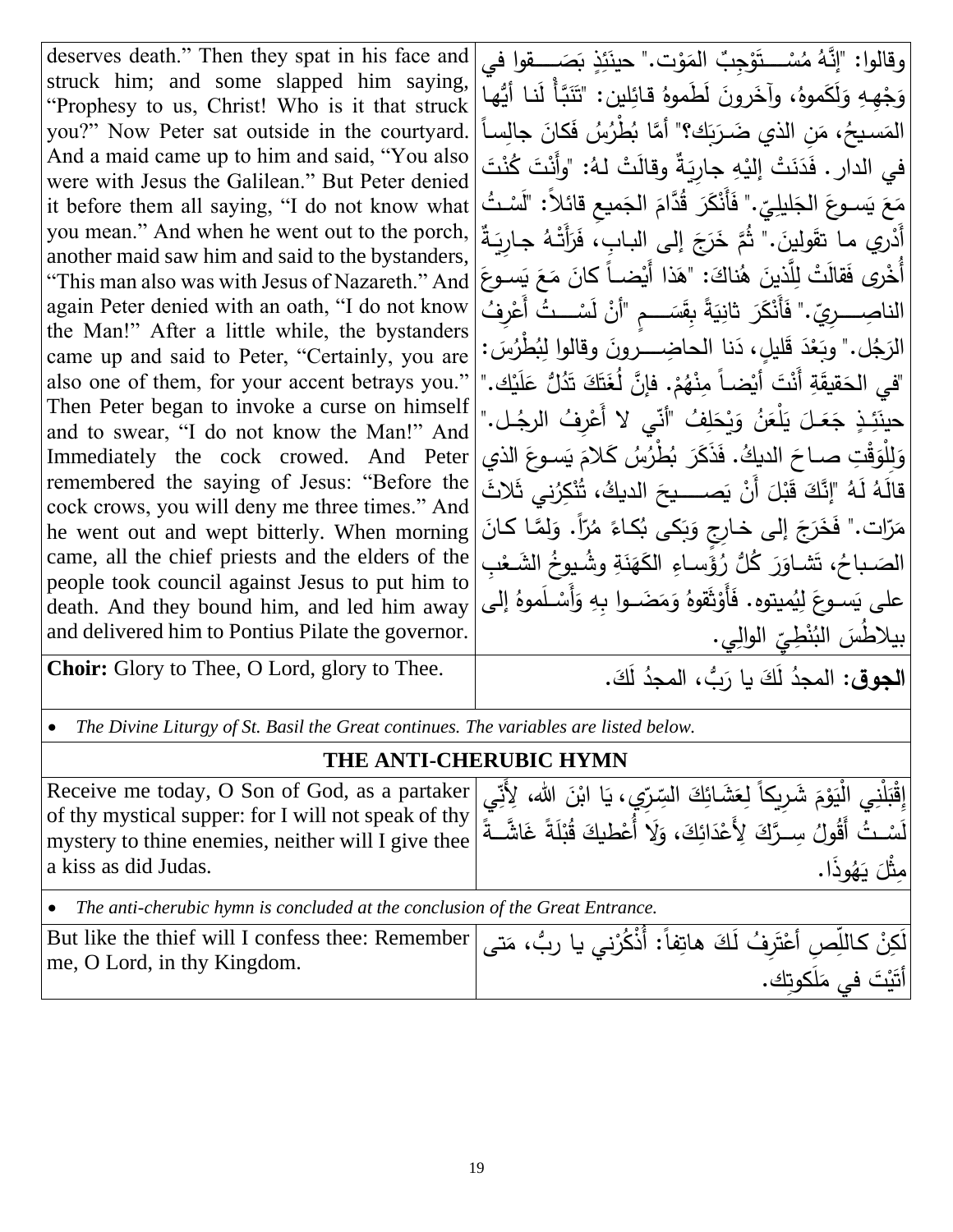## **ST. BASIL LITURGY MEGALYNARION**

All creation rejoiceth in thee, O thou who art full of grace: the angelic hosts and the race of men. O hallowed temple and spiritual paradise, glory of virgins, of whom God was incarnate and became a little child, even our God who is before all the ages; for he made thy womb a throne, and thy body more spacious than the heavens. All creation rejoiceth in thee, O thou who art full of grace. Glory to thee.

إ َّن َ الب اريا ِبأَ َْف َ سَِّرها <sup>ت</sup> ر ِك ح ِب يا م َم ت ِ ل ِ ًة ن ع مة م ِ َ حاف َََََََََََََّّّّّّّّّّّّّ َّل ْ ا<br>ا <u>َ</u> ْ ا<br>. ا<br>ا المَلائِكَةِ وأَجنــاسَ النَشَرِ ، أَيَّتهــــا الـهَيْكَــــلُ المُتَقَدِّ َ  $\epsilon$ **ٔ** َ <u>َ</u> .<br>م ڊ*سُ* والفِــرْدَوْسُ الناطِقُ، فَخْرُ البَتولِيَّةِ مَرْيَـــــم، التي مِنْها | .<br>أ ْ َ .<br>ب <u>ا</u> تَجَسَّــدَ الإلــهُ وصارَ طِفْلاً، وهُوَ إلـهُنا قَبْلَ الدهــور .|<br>فَكَانَتْ .<br>م .<br>م <u>ٰ</u> **ٔ**  $\overline{\phantom{0}}$  ألنَّ ه َ ع َ ن صَ م ست َو ِك د َ ع ْع ر ،ً وج َ شا ع َل ِك ب ْط ن أَر م َ<sup>ح</sup> ِ ب َن ْ  $\frac{1}{2}$ <u>ٔ</u> َّ <u>م</u>  $\ddot{\phantom{0}}$  $\overline{a}$ َ .<br>أ َ السَّمــــــاوات. لِذَلِكَ، يا مُمْتَلِئـــــةً نِعْمَةً، تَفْرَحُ بِكِ كُلُّ<br>مُسْتَمِينٍ َ ا<br>ا ْ ً<br>ٌ َ البَرايا وثُمَجِّدُ<u>كِ.</u>

### **KOINONIKON FOR THE VESPERAL LITURGY**

Receive me today, O Son of God, as a partaker of thy mystical supper: for I will not speak of thy mystery to thine enemies, neither will I give thee a kiss as did Judas; but like the thief will I confess thee: Remember me, O Lord, in thy Kingdom.

إِقْبَلْني اليَوْمَ شَــريكاً في عَشــائِكَ السِــرِّيِّ يا ابْنَ الله،<br>أَ َ ؛<br>' لِأَنِّي لَسْـــتُ أَقولُ سِـــرَّكَ لِأَعْدائِك. ولا أُعْطيكَ قُبْلَةً **ٔ** َ **ٔ** .<br>تا غاشَّـــةً مِثْلَ يَهوذا. لَكِنْ كَاللَّصِ أَعْتَرِفُ لَكَ هاتِفاً:<br>وُفِي <u>َ:</u>  $\frac{1}{2}$ ْ َ أَذْكُرْني يا ربُّ مَتى أَتَيْتَ في مَلَكوتِك.<br>-ا<br>- $\frac{1}{2}$ ا<br>-<u>ٰ</u>

• *After Communion, instead of "We have seen the true light," again sing "Receive me today."*

| THE GREAT DISMISSAL                                                                                       |                                                                                      |  |
|-----------------------------------------------------------------------------------------------------------|--------------------------------------------------------------------------------------|--|
| <b>Deacon:</b> Let us pray to the Lord.                                                                   | ا <b>لشماس:</b> إلى الرَّبّ نَطْلُب.                                                 |  |
| <b>Choir:</b> Lord, have mercy.                                                                           | ا <b>لجوقة:</b> يا رَبُّ ارْحَم.                                                     |  |
| <b>Priest:</b> The blessing of the Lord and His mercy                                                     | ا <b>لكـاهن:</b> بَرَكَـةُ الرَّبِّ ورَحْمَتُـهُ تَحُلاَّنِ عَلَيْكُمْ بِنِعْمَتِـهِ |  |
| come upon you through His divine grace and<br>love towards mankind, always, now and ever,                 | الإِلَهِيَّةِ وَمَحَبَّتِهِ لِلْبَشَرِ ، كُلَّ حينِ الآنَ وكُلَّ أُوانٍ وإِلَى       |  |
| and unto ages of ages.                                                                                    | دَهْرِ الداهرين.                                                                     |  |
| <b>Choir:</b> Amen.                                                                                       | الجوقة: آمين.                                                                        |  |
| <b>Priest:</b> Glory to Thee, O Christ our God and our                                                    | الكاهن: المَجْدُ لَكَ أَيُّها المســــيحُ الإِلهُ، يا رجاءَنا،                       |  |
| Hope, glory to Thee.                                                                                      | المَجْدُ لَكَ.                                                                       |  |
| <b>Choir:</b> Glory to the Father, and to the Son, and                                                    | ا <b>لجوقـة:</b> المَجْدُ للآبِ، والابنِ، والروح القُدُسِ، الآنَ                     |  |
| to the Holy Spirit; both now and ever, and unto<br>ages of ages. Amen. Lord, have mercy <i>(thrice)</i> . | وكلَّ أوانِ وإلى دَهْرِ الداهرينَ. آمين. يا رَبُّ ارْحَمْ، يا                        |  |
| Father, bless.                                                                                            | رَبُّ ارْحَمْ، يا رَبُّ ارْحَمْ. باسْمِ الرَّبِّ بارِكْ يا أب.                       |  |